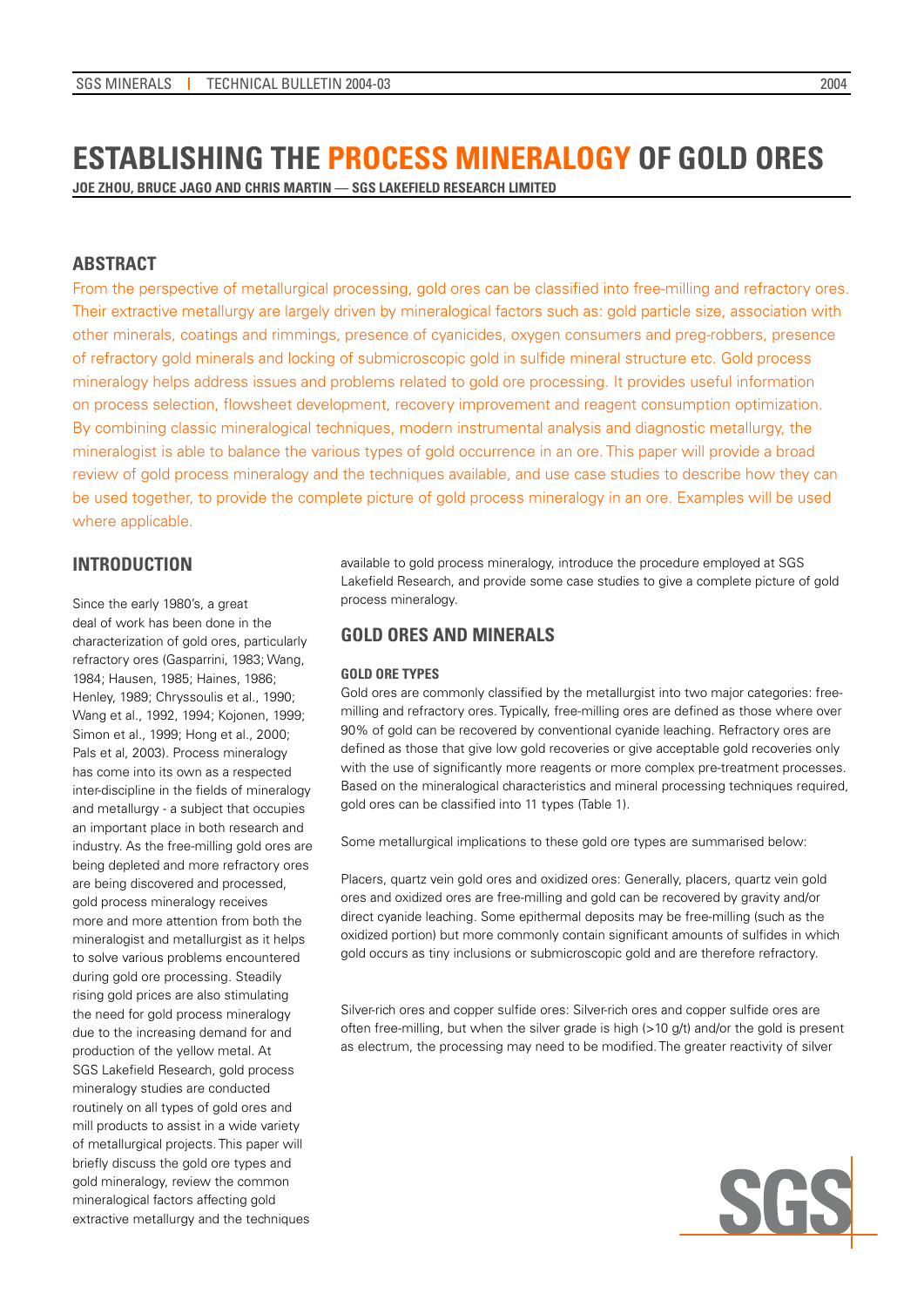#### Table 1: Gold Ore Types and Gold Occurrence

| #              | <b>ORE TYPE</b>                 | <b>MODE OF OCCURRENCE OF GOLD</b>                                                                                                                                                                                                      | <b>EXAMPLE</b>                                                                                                                                      |  |  |
|----------------|---------------------------------|----------------------------------------------------------------------------------------------------------------------------------------------------------------------------------------------------------------------------------------|-----------------------------------------------------------------------------------------------------------------------------------------------------|--|--|
| $\mathbf{1}$   | Placers                         | Gold is easily liberated or has been liberated prior to<br>processing, and normally ranges from 50-100 µm in<br>size.                                                                                                                  | Witwatersrand (South Africa), Jacobina<br>(Brazil), Tarkwa (Ghana)                                                                                  |  |  |
| $\overline{2}$ | Quartz vein-lode ores           | Gold occurs mainly as native gold in quartz-veins,<br>lodes or stockworks, some tellurides and occasionally<br>aurostibite and maldonite. Commonly occurs as<br>liberated gold particles but some disseminated gold<br>may be present. | Timmins Camp: Hollinger - McIntryre<br>(Canada), Homestake (USA), Bendigo<br>(Australia), Shandong Camp: Linglong<br>(China), Muruntau (Uzbekistan) |  |  |
| 3              | Oxidized ores                   | Gold usually occurs as either liberated or in the<br>alteration products of sulfide minerals, and the degree<br>of gold liberation is generally increased by oxidation                                                                 | Pierina (Peru), Yanacocha (Peru), Yilgarn<br>region (Australia)                                                                                     |  |  |
| $\overline{4}$ | Silver-rich ores                | Gold commonly occurs as electrum, although<br>kustelite may be present in some ores. Native<br>silver may be present.                                                                                                                  | Rochester, Candelaria and Tombstone<br>(USA), La Coipa (Chile)                                                                                      |  |  |
| 5              | Copper sulfide ores             | Gold occurs as coarse liberated particles and fine<br>particles locked in pyrite and copper sulfides.                                                                                                                                  | Grasberg and Batu Hijau (all in Indonesia),<br>Bulyanhulu (Tanzania), Oyu Tolgoi (i.e.<br>Turquoise Hill) (Mongolia)                                |  |  |
| 6              | Iron sulfide ores               | Gold occurs as liberated particles, attachments to<br>and inclusions in sulfide (commonly in pyrite, and<br>less commonly in marcasite and pyrrhotite, and as<br>submicroscopic gold in sulfide minerals                               | Many sulfide ores, including Carlin-type<br>gold ores                                                                                               |  |  |
| $\overline{7}$ | Arsenic sulfide ores            | Gold occurs as liberated particles and inclusions, and<br>submicroscopic gold in arsenopyrite and oxidized<br>products.                                                                                                                | Giant Yellowknife, Campbell Mine<br>(Canada), Sao Bento (Brazil) and Carlin-<br>type ores                                                           |  |  |
| 8              | Antimony sulfide ores           | Gold occurs mainly as native gold, with minor<br>to moderate amount of aurostibite, either liberated or<br>locked in sulfides.                                                                                                         | Big Bell (Australia), Hechi (China),<br>Manhattan (USA)                                                                                             |  |  |
| 9              | Bismuth sulfide ores            | Gold occurs mainly as native gold, with minor<br>to moderate amounts of maldonite. Submicro-<br>scopic gold can also be present in sulfides.                                                                                           | Maldon (Australia), Tongguan<br>(China), Pogo (USA)                                                                                                 |  |  |
| 10             | Telluride ores                  | Gold occurs as native gold and gold tellurides, either<br>liberated or locked in sulfides.<br>Submicroscopic gold may be present.                                                                                                      | Cripple Creek (USA), Emperor (Fiji),<br>Kalgoorlie (Australia), Kumtor (Kyrgyzstan)                                                                 |  |  |
| 11             | Carbonaceous - sulfidic<br>ores | Gold occurs mainly as fine-grained gold particles and<br>submicroscopic gold in sulfides, and surface gold<br>absorbed onto the surface of<br>carbonaceous matter and FeOx.                                                            | Carlin, Cortez, Getchell, Betze<br>and Meikle (all in the USA), Jinya,<br>Gaolong, Lannigou and Donbeizhai (all in<br>China)                        |  |  |

can influence the behaviour of gold in flotation, leaching and/or recovery processes. Electrum with a high silver content may give poor gold extraction due to tarnishing of the silver (Fleming, 1998). The presence of copper in the ore at above  $\pm 0.3\%$  concentration may make direct cyanidation uneconomic without re-treating the Cu(CN)2 formed in leaching, through processes such as SART and Hannah.

Iron sulfide ores and arsenic sulfide ores: Iron sulfide ores and arsenic sulfide ores host different proportions of non-refractory and refractory gold.

Gold in non-refractory sulfide ores can be recovered by whole-ore cyanidation, or some combination of flotation and cyanidation. Acceptable extraction of refractory gold can only be achieved by employing a pre-oxidation process prior to cyanide leaching.

Antimony, bismuth sulfide and telluride gold ores: Antimony, bismuth sulfide and telluride gold ores are often somewhat refractory due to the presence of slow-dissolving gold minerals such as aurostibite, maldonite and gold tellurides. Carbonaceous ores: The gold is fine, and, usually, is predominantly associated with the sulfides (pyrite or arsenopyrite) that are present in carbonaceous ores. Gold in these types of ores is usually recovered by pre-oxidation to dissolve the host sulphides, followed by cyanidation with or without prior concentration by flotation. Some is in the form of colloidal size grains (<0.1 µm) in carbonates or microcrystalline quartz particles (Fleming, 1998). Gold recovery from the carbonaceous sulfidic ore is more difficult because the gold is "robbed" from the cyanide solution by the carbonaceous matter (Wan, 2001).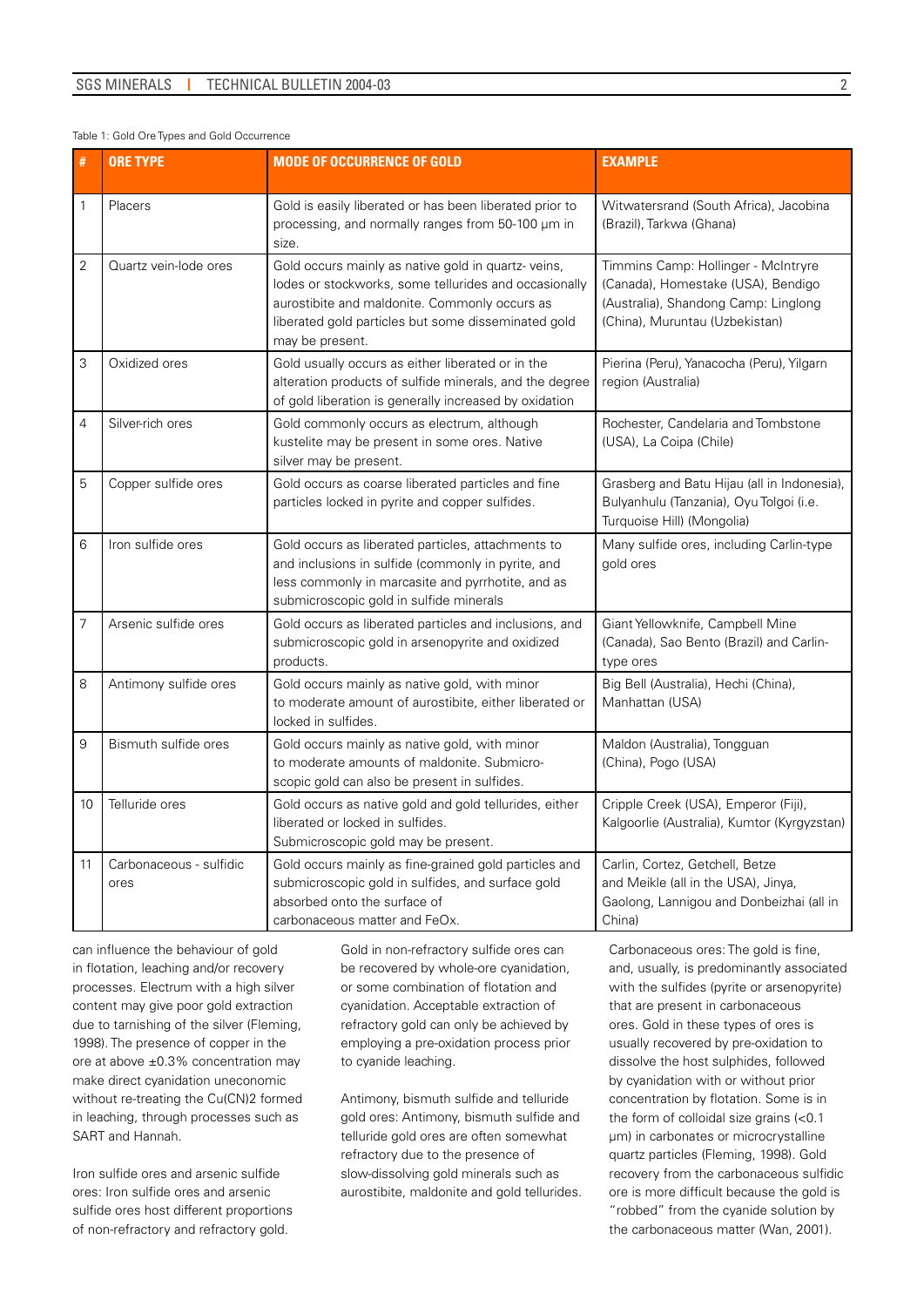A notable example of such a doublerefractory carbonaceous sulfide ore is at Barrick's Goldstrike Mine where gold occurs in pyrite in refractory sulfide ore and double-refractory sulfidic/ carbonaceous ore. These ores are pretreated by autoclave and roaster prior to cyanide leaching (Thomas et al., 2000; Wickens et al., 2003). In the Jinya Carlin-type gold deposit in China, gold occurs mainly as submicroscopic gold in arsenopyrite and pyrite and is recovered by roasting a flotation concentrate followed by cyanidation (Wang et al., 1994).

# **GOLD ORES AND MINERALS**

According to the mode of occurrence, gold is classified as three categories: microscopic gold, submicroscopic gold and surface-bound gold (Table 2). Gold minerals in this paper are defined as the minerals in which gold is present as a main constituent (e.g. native gold and electrum). Gold carriers are defined as both the gold mineral and the mineral in or on which gold occurs only in trace amount (such as pyrite and arsenopyrite).

#### **Microscopic Gold**

Microscopic gold, also known as visible gold, comprises gold alloys, gold tellurides, gold sulfides, gold selenides, gold sulfotellurides and gold sulfoselenides etc. Native gold (Au) and electrum (Au, Ag), found in various types of gold deposits, are the two most common and most important gold minerals. Other gold minerals of economic significance in some gold deposits include kustelite (AgAu), auricupride (Cu<sub>3</sub>Au), tetraauricupride (CuAu), calaverite (AuTe<sub>2</sub>), krennerite ((Au, Ag)Te $_2$ ), aurostibite (AuSb $_2$ ) and maldonite (Au<sub>2</sub>Bi).

Microscopic gold in primary ores occurs as pristine grains of varied size and shape in fractures and microfractures or as attachments to and inclusions in other minerals. Figure 1 presents some common examples of gold occurrences observed in ore and mill products. Table 3 lists all gold minerals along with their compositions.

Table 2: Classification of Gold by Forms and Carriers

| <b>FORM</b>    | <b>MICROSCOPIC GOLD</b>                                                                                                                         | <b>SUBMICROSCOPIC</b><br><b>GOLD</b>                                                                                        | <b>SURFACE GOLD</b>                                                                                                            |
|----------------|-------------------------------------------------------------------------------------------------------------------------------------------------|-----------------------------------------------------------------------------------------------------------------------------|--------------------------------------------------------------------------------------------------------------------------------|
| <b>NATURE</b>  | Visible under microscope                                                                                                                        | Invisible under<br>microscope                                                                                               | Invisible under<br>microscope                                                                                                  |
| <b>CARRIER</b> | All gold minerals: native<br>gold and electrum are the<br>most common ones, and<br>calaverite, aurostibite,<br>and maldonite are less<br>common | Arsenopyrite, Pyrite,<br>Marcasite,<br>Chalcopyrite,<br>Enargite, Realgar,<br>Loellingite, Acanthite<br>FeOx, Clay minerals | Carbonaceous<br>matter, FeOx,<br>Stained quartz,<br>Activated carbon,<br>Clay minerals, Wood<br>chips, Pyrite,<br>Arsenopyrite |

### **Submicroscopic Gold**

Gold that is invisible under optical microscope and scanning electron microscope is referred to as submicroscopic gold or invisible gold. Submicroscopic gold is the major form of gold in:

- Carlin-type gold deposits (such as Carlin, Jerritt, Goldstrike, Getchell in the USA; Jinya, Gaolong, Donbeizhai and Lannigou in China) and
- some epithermal gold deposits in South America.

Gold usually occurs in these ores as discrete particulates (<0.1 µm in diameter) within sulfide minerals (mainly in pyrite and arsenopyrite) (Hausen, 1981; Radtke, 1985; Hausen et al., 1986; Wang et al., 1992, 1994).



Figure 1: Some examples of gold occurrence: 1 - exposed native gold (Au) and gold locked in pyrite (Py); 2 - electrum (Elc) with acanthite rims (gray); 3 - kustelite with acanthite inclusion and attachment (gray<br>particle in black circle), it also has a pyrite insert with some fine-grained electrum inclusions (inside white<br>cir (deep brown) and an altered aurostibite (inside white circle) from a cyanide leach residue; 6 - native gold (inside white circles) locked in FeOx from a flotation tail.

In gold ores, pyrite and arsenopyrite often occur in three morphological types: coarse, porous (blastic) and fine-grained. Framboidal and microcrystalline pyrite are also observed in some gold deposits. Generally, the order of concentration of gold in pyrite and arsenopyrite is: fine-grained>porous>coarse-grained (Figures 8 & 9). In some gold deposits, zoned pyrite contains a high gold concentration, and gold in the outer accretion zone is often higher than that in the core. Gold concentration in pyrite and arsenopyrite ranges from below one ppm to several hundred ppm. Possibly the most Au-rich pyrite was reported from the Emperor gold deposit in Fiji, which contained up to 11,057 ppm Au (Pals et al, 2003). Gold concentrations in arsenopyrite of up to 15,200 ppm have been reported (Chryssoulis et al., 1990). Other submicroscopic gold carriers include chalcopyrite (Cook et al., 1990), loellingite (Neumayr et al., 1993), marcasite, FeOx (in oxidized ores or calcines), realgar and clay minerals (Chao et al., 1987; Wang et al., 1994). Solid solution gold and colloidal gold are the two major forms of submicroscopic gold.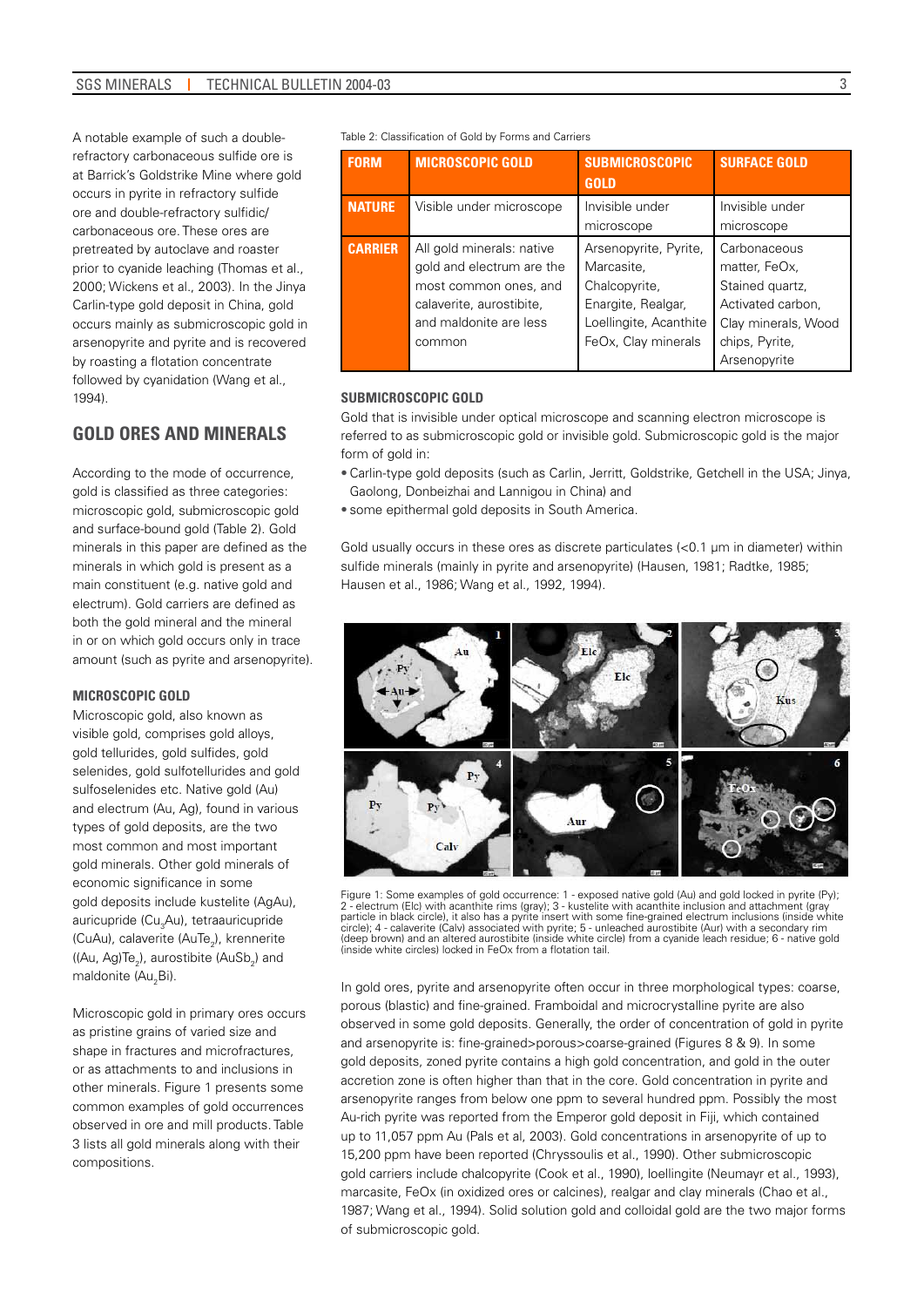#### **Surface Gold**

Surface-bound gold is the gold that was adsorbed onto the surface of other minerals during the mineralization and subsequent oxidation or metallurgical processing. Surface gold is also invisible under optical and electron microscope, and can only be detected by LIMS (described later in this paper). Principal surface gold carriers in the ore include FeOx, stained quartz, carbonaceous matter, clay minerals and wood chips (Table 2).

# **FACTORS AFFECTING GOLD EXTRACTIVE METALLURGY**

The major mineralogical factors that affect gold extractive metallurgy are discussed briefly below.

Gold Grain Size: The grain size of the gold mineral can be a significant factor driving the efficiency of gold recovery processes. Coarse gold may be incompletely leached (or may become trapped upstream of the cyanidation circuit), or not carried by bubbles in flotation. Ultrafine gold is not well recovered by gravity or flotation techniques. When gold is very fine (< 10 um) and associated with sulfide minerals, cyanidation performance may also be poor (Marsden et al., 1992). Encapsulation of visible gold in sulfide and silicate minerals is a common cause for gold losses.

Submicroscopic gold: Submicroscopic gold, described early, is a significant source of lost gold from many cyanidation operations. The finest grained sulphides usually contain the highest concentrations of solid-solution gold. Consequently, the problem is often exacerbated by poor liberation of the ultra-fine, gold hosted sulphides (Hausen, 1985; Radtke, 1985; Wang et al. 1994; Simon et al., 1999).

Coatings and rimmings mainly affect gold extraction by flotation and cyanidation. These coatings and rimmings may be iron oxides or hydroxides (limonite or goethite), which are formed by oxidation, dissolution and precipitation reactions. In addition, sulfide ions react with gold to form insoluble aurous sulphide coatings (Fink et al., 1950). Similar

Table 3: Gold Minerals

| <b>GROUP NAME</b>   | <b>MINERAL</b>      | <b>FORMULA</b>        | <b>AU CONTENT</b> |
|---------------------|---------------------|-----------------------|-------------------|
|                     |                     |                       | (WT. %)           |
| <b>Gold Alloys</b>  | Native gold         | Au                    | >75               |
|                     | Electrum            | (Au, Ag)              | 50-75             |
|                     | Kustelite           | (Ag, Au)              | < 50              |
|                     | Aurostibite         | AuSb <sub>2</sub>     | 43-51             |
|                     | Maldonite           | Au2Bi                 | 63-68             |
|                     | Auricupride         | Cu3Au                 | 50-56             |
|                     | Tetraauricupride    | AuCu                  | 70-76             |
|                     | Weishanite          | (Au, Ag)3Hg2          | 56.9              |
|                     | Yuanjiangite        | AuSn                  | 62.4              |
|                     | Hunchunite          | Au2Pb                 | 62.6              |
|                     | Anyuiite            | AuPb2                 | 27-33             |
| Gold Telluride      | Calaverite          | AuTe2                 | 39-44             |
|                     | Krenerite           | (Au, Ag)Te2           | 30-44             |
|                     | Montbrovite         | (Au, Sb)2Te3          | 38-45             |
|                     | Muthmannite         | (Ag, Au)Te            | 23-35             |
|                     | Kostovite           | CuAuTe4               | ~25               |
|                     | Sylvanite           | (Au, Ag)2Te4          | 24-30             |
|                     | Petzite             | Ag3AuTe2              | 19-25.43-         |
|                     | Hessite             | (Ag, Au)2Te           | $14.7 - 7 -$      |
| Gold Sulfotelluride | Nagyagite           | Au2Pb13Sb3Te6S16      | 10                |
|                     | Buckhornite         | AuPb2BiTe2S3          | 17.0              |
| Gold Lead-telluride | Bessmertnovite      | Au4Cu(Te, Pb)         | 68-88             |
|                     | Bogdannovite        | (Au, Te, Pb)3(Cu, Fe) | 57-63             |
|                     | <b>Bilibinskite</b> | Au3Cu2PbTe2           | 40-66             |
| Gold Sulfide        | Criddleite          | TIAg2Au3Sb10S10       | 22-23             |
|                     | Liujiyinite         | Ag3AuS2               | 18.6-36           |
|                     | Uytenbogaardtite    | Ag3AuS2               | 27-35             |
| Gold Selenide       | Fischesserite       | Ag3AuSe2              | ~27.3             |
| Gold Sulfoselenide  | Petrovskaite        | AuAg(S, Se)           | $~56-61$          |
|                     | Pensinite           | (Ag, Cu)4Au(S, Se)4   | ~25               |

passivation may occur in the presence of thioarsenite and thioantimonite ions (Heldey et al., 1958).

Silver in gold minerals. Except occurring as silver minerals, silver in gold ores is often present in electrum, and occasionally in kustelite. Silver-rich electrum and kustelite tarnish quickly in air, and form a silver sulfide layer of 1-2 um in thickness in the presence of sulfide ions, which can limit the access of cyanide solution. Such coatings are somewhat hydrophilic, particularly if further oxidation to silver sulfate or silver oxide occurs. This may hamper recovery by flotation (Jilin Institute of Metallurgy, 1978).

Gold tellurides, aurostibite and maldonite. Gold tellurides, aurostibite and maldonite are generally considered refractory because of their slowdissolving nature in cyanide solutions.

Presence of cvanide and oxygen consumers. Many gold ores contain minerals that react in cyanide solution, consuming oxygen or cyanide or both, and negatively influencing the rate or extent of gold leaching. The most common interfering minerals are the sulfides of iron, arsenic, antimony, copper, zinc and tellurium (Fleming, 1998).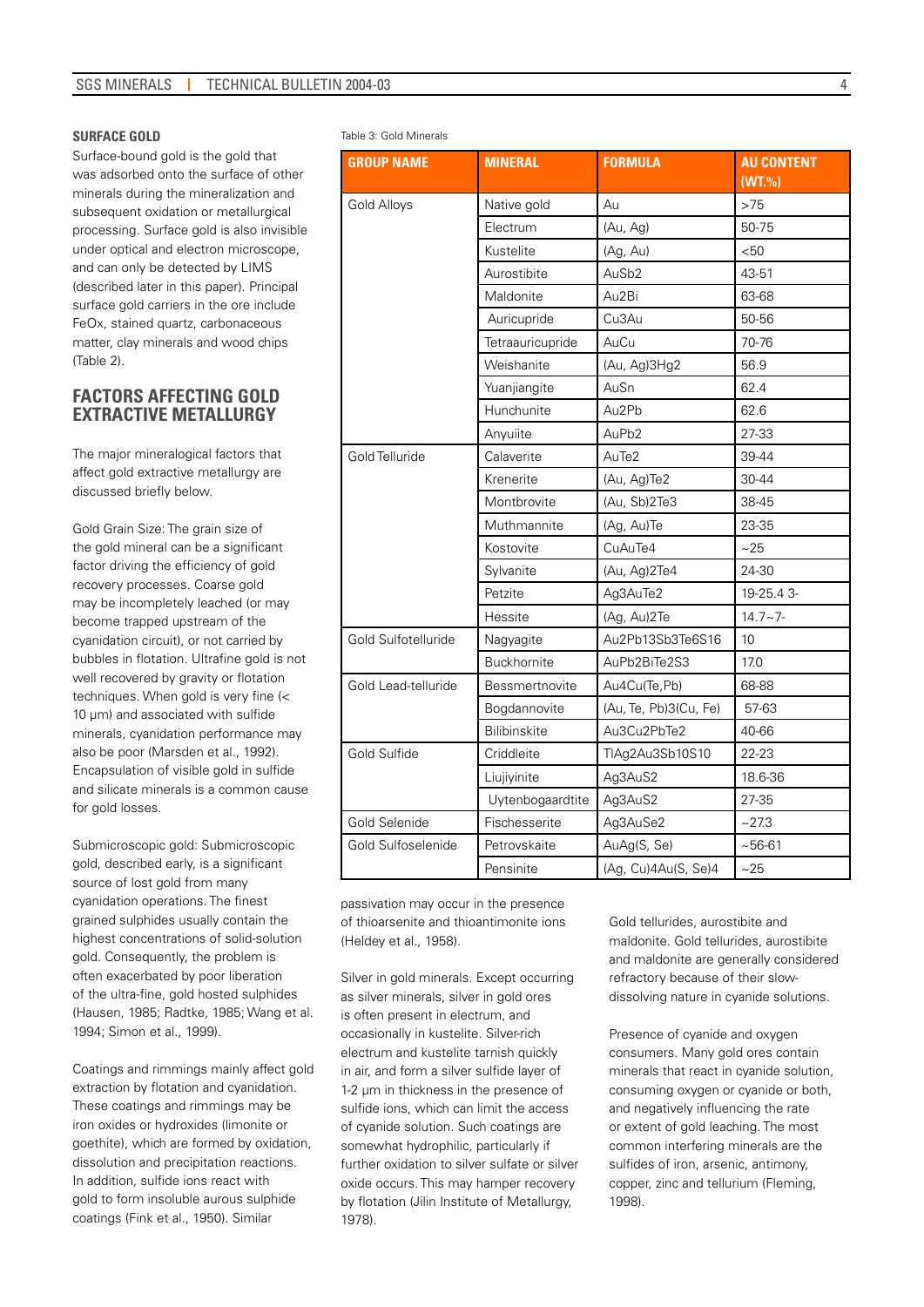Gangue mineralogy. This takes several forms:

- Quartz and many silicate minerals are essentially inert but can dissolve to some extent in strongly acidic conditions, such as those encountered in bio-oxidation, to form a gelatinous silicate which may coat exposed gold surfaces and is hard to filter. Chlorite is soluble in sulfuric acid and forms products that are typically difficult to filter.
- Carbonates react readily with sulfuric acid to form the respective sulfates, e.g. gypsum and magnesium sulfate. These reactions often consume significant amount of acid. For example, 1% limestone in an ore requires 10 kg H2SO4/t ore. The reaction products of carbonate decomposition may also cause problems downstream with increased slurry viscosities, coatings on exposed gold surfaces and scale accumulation in pipes and reactors (Marsden et al., 1992).
- Carbonaceous matter and other materials can reduce gold extraction during cyanide leaching by adsorbing dissolved gold from the pregnant solution, as described early. Other materials identified as preg-robbers are gold-adsorbing pyrophyllite and shale in Witwatersrand ores (Corrans et al., 1985). Wood chips resulting from underground blasting and woodsupport systems (Petersen et al., 1997), and FeO+MgO+Al2O3 in shales from Beatrix gold mine in South Africa (Vuuren et al., 2000) are also potential preg-robbers.
- Solid-solution gold analysis should not always be restricted to the sulphides, an example of this being cited in the 1989 Cyanamid Minerals Handbook (Cyanamid, 1989):

A flotation plant had been recovering gold by concentrating free gold and gold-bearing pyrite (gold occurs as fine inclusions). Gold recovery was very low, however. A mineralogical examination of head and tailings samples showed that gold was also very finely locked in limonite which had replaced some of the pyrite. The limonite was being rejected to the tailings along with its inherited gold inclusions.

# **METHODOLOGY**

#### **Investigative Procedure**

A routine process mineralogical study of gold ore normally includes some or all of the following objectives:

- 1. Determination of Au and Ag by fire assay and analysis of S, As, Te, Bi and Sb etc.
- 2. Determination of the total visible gold, including identification and location of all gold minerals, their size distribution, composition, liberation characteristics and associations with other minerals.
- 3. Quantification of the fractions of liberated gold, gold associated with sulfides, gold associated with oxides/silicates, and gold associated with carbonaceous material (if it occurs).
- 4. Quantification of submicroscopic gold in sulfide and other minerals.
- 5. Determination of any other valuable minerals (such as silver and copper) and deleterious minerals (e.g. talc, serpentine, graphite, cyanicides, oxygen consumers, and water- soluble minerals) in terms of amount, type and distribution.
- 6. Evaluation of preg-robbing potential of carbonaceous matter and gangue minerals.

To reach the objectives listed above, an investigation procedure involving conventional and advanced mineralogical techniques (Figure 2) should be used. These are described in more detail in the ensuing sections.



Figure 2: General Investigation Procedure for Gold Studies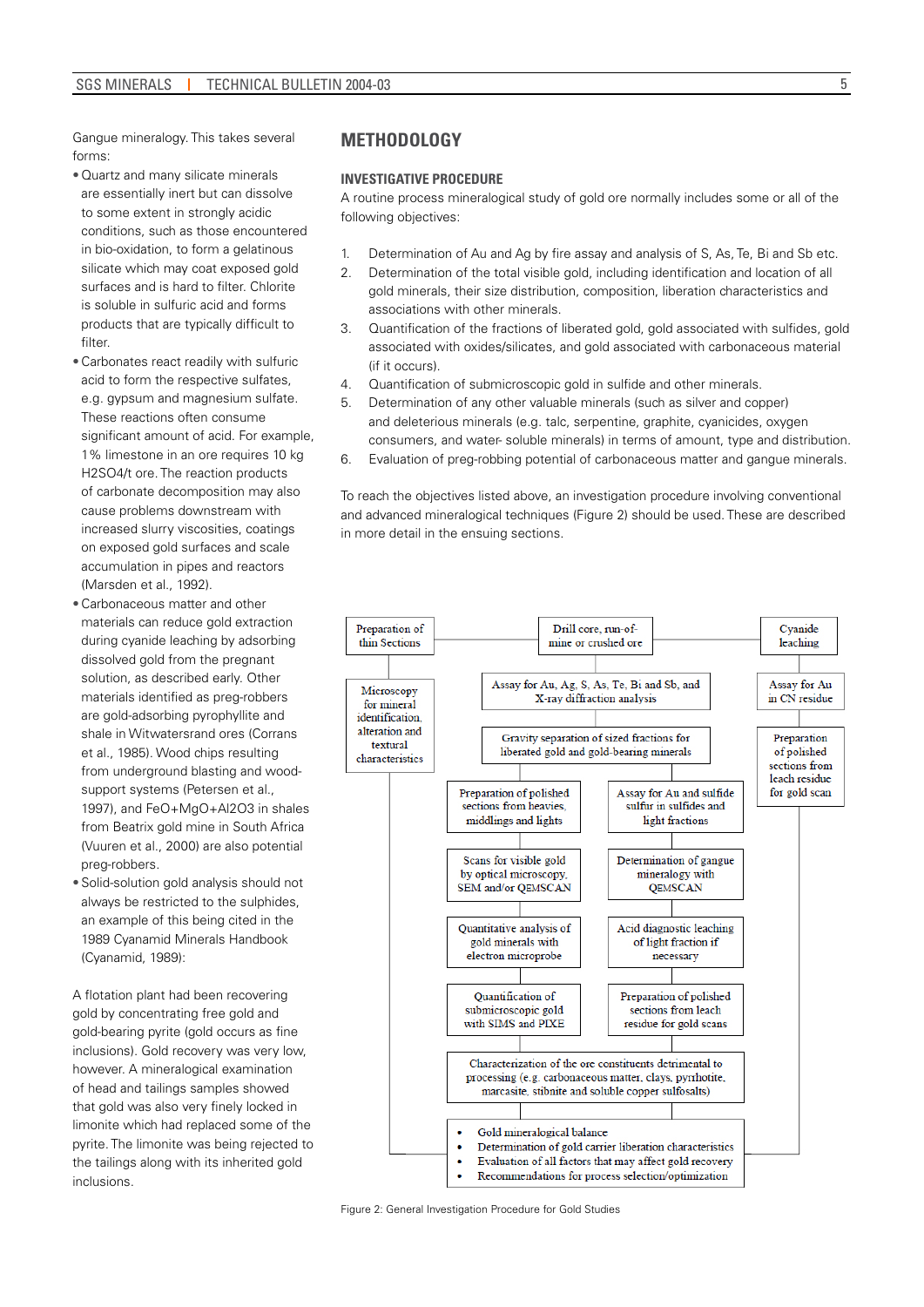### **Sampling and Sample Preparation**  Sampling

Sampling is a crucial step in any gold process mineralogy study, particularly when dealing with the ore or concentrate containing coarse gold particles or containing a high content of goldbearing sulfides. This is because of the inhomogeneous spatial distribution of coarse gold ("nugget" effect) and the higher density of sulfide minerals. Unrepresentative samples will bias the gold assays and mineralogical gold balance. Hallbauer et al. (1972) indicated that irregularity in the gold distribution throughout the Witwatersrand reefs caused gold values to differ by up to four orders of magnitude. The reader is also referred to a paper presented at last years CMP meeting on the subject by Cossio et at (2003). They describe that at La Herradura mine in northern Mexico, ore mineralization occurs in a shear zone with quartz and native gold. The gold size distribution at La Herradura is quite heterogeneous, gold particles being as coarse as 600 um.

Experience had showed that the existing protocol (using a 50 g sample). established prior to starting up operations, consistently underestimated the gold content in the ore, by about 27%. They devised a new "leaching" protocol, using a 12,000 g sample which, they demonstrated, solved the problem at La Herradura (Cossio, S. et al., 2003). In a study carried out recently by the authors showed that the content of pyrite (assaying 40 g/t Au) between subsamples split by different methods from a concentrate for mineralogical study and for metallurgical testing was up to 50%. This made the results acquired from both studies incomparable. Therefore, in order to avoid any problems in subsequent studies, a standard sampling procedure must be followed strictly throughout the study, and each sample should be split and assayed carefully. If the mineralogical and metallurgical studies are to be conducted on the same sample, sub-samples should be riffled out at the same time from the same as-received sample using same sampling technique. The high-grade samples, the samples containing coarse gold and the samples containing high content of goldbearing sulfides should be large enough

to eliminate the "nugget" effect and other sampling problems.

#### Pre-concentration

Even with properly sampled material, the mineralogist faces significant problems in studying gold ores, owing to statistics and the risk of bias in sample preparation:

- Statistics. The grade of gold in gold ores and mill products is usually low, some tailings retreatment operations having grades below 1 g/t Au (Fleming, 1998). As a result, the chance of readily finding gold minerals within a few polished sections made directly from the head or tailing sample is limited. On average, in a polished section of standard size (25 mm in diameter) made from a sample containing 1 g/t Au, only one 5 µm gold grain is observed. Where the gold occurs as gold telluride such as calaverite or petzite, or as aurostibite, identification can be even more difficult. Consequently, for lowgrade ores, it is slow and prohibitively expensive to study sufficient polished sections to adequately address the potential for statistical error.
- Section Preparation Bias. During a gold process mineralogical study, the amount of liberated, attached and locked gold in a sample is normally calculated based on the ratios of surface areas measured under microscope by a mineralogist, or determined by image analysis for liberated, attached and locked gold minerals. The amount of total visible gold is calculated based on the total surface area of gold, content of Au in gold minerals, total mineral coverage, average specific gravity and the weights of material used for polished sections. Although the classical mineralogical approach, when used in isolation, this approach is fraught with risk:
	- When a polished section is made, high SG liberated gold particles preferentially sink to the bottom of the grain section and become exposed when the section is polished. Gold inclusions in lower SG host minerals will have less of a tendency to sink. This introduces bias to the sample, and a risk of over-estimation of the proportion of liberated gold.

• On the other hand, it is difficult to obtain representative polished sections, particularly where coarse gold is present. For example, Henley (1989) noticed the discrepancy between observed and measured Au content in size fractions of ground ore from the Warrego mine, Tennant Creek, based on microscopic scanning of polished sections and Au analysis contents. Observed Au content only accounted for ~69% of the Au assay. These discrepancies are marked even at the high Au contents present in the Warrego fractions; the problem is exacerbated when Au contents are lower and one or two grains of native gold occur in a polished section.

The use of gravity techniques to pre-concentrate the liberated gold overcomes the problem. At SGS Lakefield Research, liberated gold minerals are pre-concentrated by heavy liquid separation, with a superpanner used to clean the Sink fraction. After removing a small amount of highly concentrated "tip" (which contains all liberated gold particles), a "clean" sulfide fraction and silicate fraction will be obtained and assayed for Au (see next section for more details). The amount of liberated gold can be calculated by "subtracting" gold in the sulfide and silicate fractions from the head assay. In this case, a polished section is made for gold scanning, to determine the gold mineral species, size distribution, and for quantitative analysis by the electron microprobe. It can also be assayed for Au when the gold scan is finished. At the same time, polished sections are prepared from sulfide and silicate fractions for gold scan to characterise the contained gold. Work completed by the authors showed that the total amount of liberated gold and attached gold (both directly cyanide leachable) determined by this method is much closer to the gold recovery by cyanide leaching.

The importance of conducting gravity concentration in mineralogical studies is shown in a couple of case studies described below: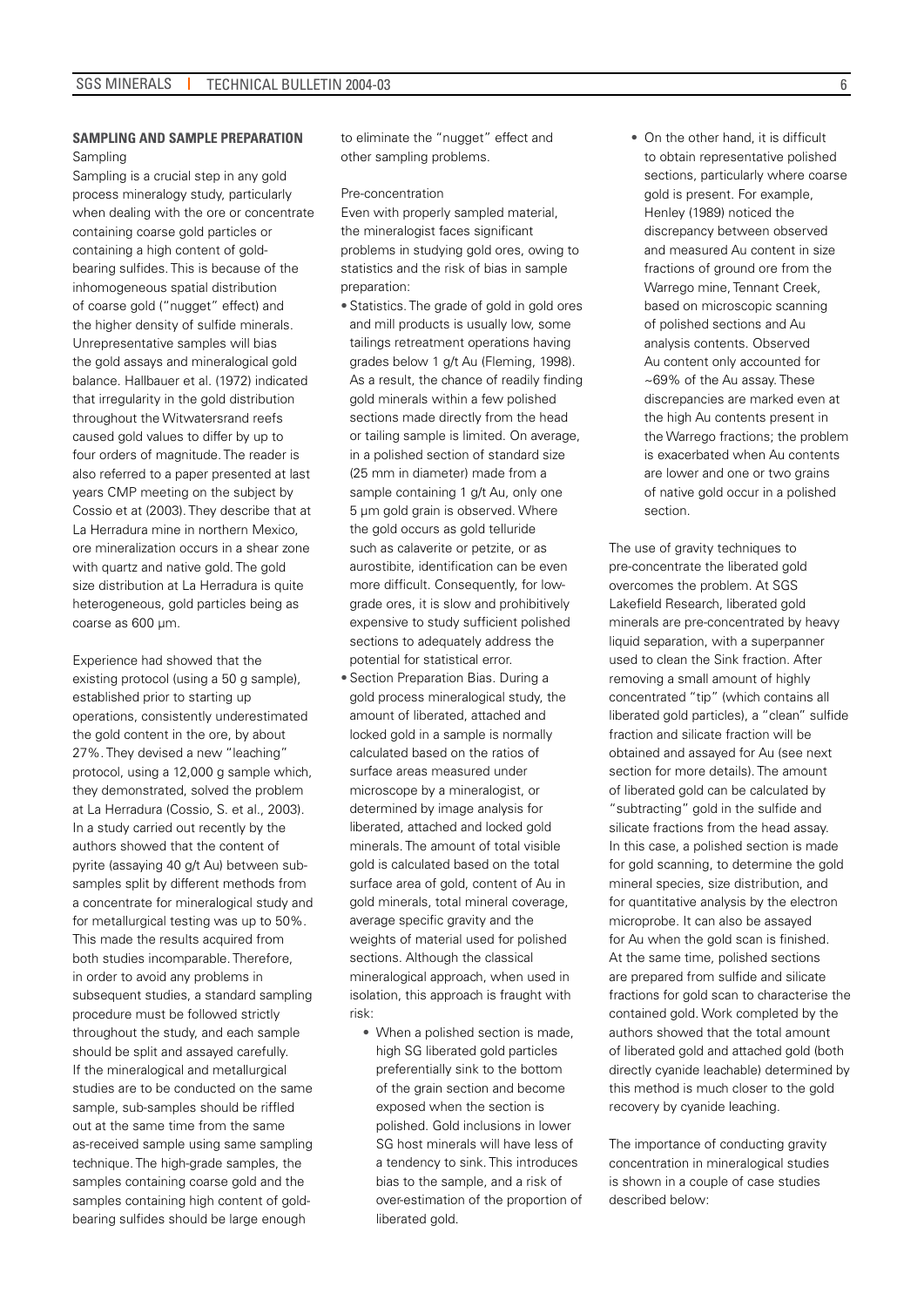#### **Case Study 1:**

A bioleach study was initiated at SGS Lakefield Resarch on a sulfide ore assaying 65 g/t Au based on the preliminary mineralogical examination which only identified gold particles locked in arsenopyrite and gangue. To support the bioleaching campaign, a detailed process mineralogy study involving preconcentration and systematic gold scanning was conducted on the ore that was being bioleached. The detailed study showed that about 90% gold had been liberated in a -65 mesh grind and only a small amount of gold was associated with arsenopyrite and scorodite, indicating a totally different process selection (gravity and/or direct cyanidation). Not surprisingly, bioleaching proved not to be the best option.

#### **CASE STIINY 2:**

It is well known that gold in the Carlin-type deposits occurs mainly as submicroscopic gold in disseminated sulfide minerals such as pyrite and arsenopyrite. In the study of Carlin-type ores, gravity pre-concentration is also important and is often used to confirm the presence or absence of visible gold, and to concentrate gold-bearing sulfides for gold assay or instrumental analysis. In a study of gold in a high-grade refractory sulfide ore, the head sample (~30 g/t Au) was separated by heavy liquids, and polished sections were made from both heavy and light fractions for gold scanning. Only a few tiny gold inclusions measuring 1-2 µm were observed. Based on the pre-concentration gold and sulphide balance, microscopic observation and pyrite morphology, the mineralogist was able to conclude that the majority of gold likely occurred in submicroscopic form in pyrite, which is not recoverable by direct cyanidation. Subsequently, SIMS analysis and cyanide leaching were conducted on the ore. The SIMS results showed that over 85% of gold was locked in pyrite as solid solution gold, and the cyanide leaching test showed that only less than 15% gold was recoverable.

#### Polishing

Polishing is another important step in sample preparation. Gold minerals are softer than any other associated minerals, which makes careful grinding

and polishing of grain sections critical to successful gold studies. Grain sections (sometimes blocks) need to be well polished so the gold scan and mineral identification can be conducted at high speed and with good quality, particularly when the gold scan is conducted by automated digital image system (ADIS). At the same time, extra care should be given to the grinding and polishing to ensure that no gold particles will be polished away. Polished sections should never be over-ground and/or over- polished. This is particularly important in the preparation of the sections containing fine gold particles.

Gold samples (particularly low-grade tailing samples) are very sensitive to contamination. This requires that the whole sample preparation process be conducted in an enclosed area, which is dedicated to gold mineralogical sample preparation. All equipment and tools, such as riffle, screens, beakers, pans, spatulas and brushes, must be cleaned thoroughly after each use. In addition, extra care should be given to the high-grade samples. When working on a suite of samples, always start from lowgrade samples to high-grade samples to minimise risk of cross- contamination.

#### **Analysis**

Table 4 lists some techniques used in gold process mineralogical analysis, which can be classified into two categories: conventional (1-6) and advanced instrumental (7-14) techniques. The application of each technique is discussed below.

#### Fire Assay

Fire assaying is the traditional method of gold analysis and can measure gold concentrations from 0.001 to >50 g/t.

In gold process mineralogy, fire assaying is an integral element in many parts of a typical study, as it provides bulk gold balance information, complimenting the mineralogical information obtained from the other techniques. For low-grade samples, duplicate or triplicate gold assays are recommended in order to evaluate the variation between the assays. In this case, an average Au assay is used in the mineralogical balance calculation.

Non-gold assays may also be used by the mineralogist to predict the possible occurrence of gold in the sample being studied at the beginning of the project. If the Ag concentration is very low, it may imply that gold occurs as native gold. Low concentration of Au and high concentration of Ag may indicate the presence of electrum and/or kustelite.

#### Cyanide Leaching

Cyanide leaching is often used for determining the maximum amount of recoverable gold by cyanidation which, mineralogically, represents the fraction of exposed gold. Another application of cyanide leaching in gold process mineralogy is to provide independent confirmation, by difference, of the submicroscopic gold content acquired by SIMS or other technique. In this case, intensive cyanide leaching will be conducted on a finely ground

sample (-5 µm) at a high cyanide concentration level (5 g/L NaCN) for 48h or 72h to remove all the exposed gold and the leach residue will be assayed for Au. Submicroscopic gold content acquired by SIMS should be equal or close to the gold content in cyanide leach residue.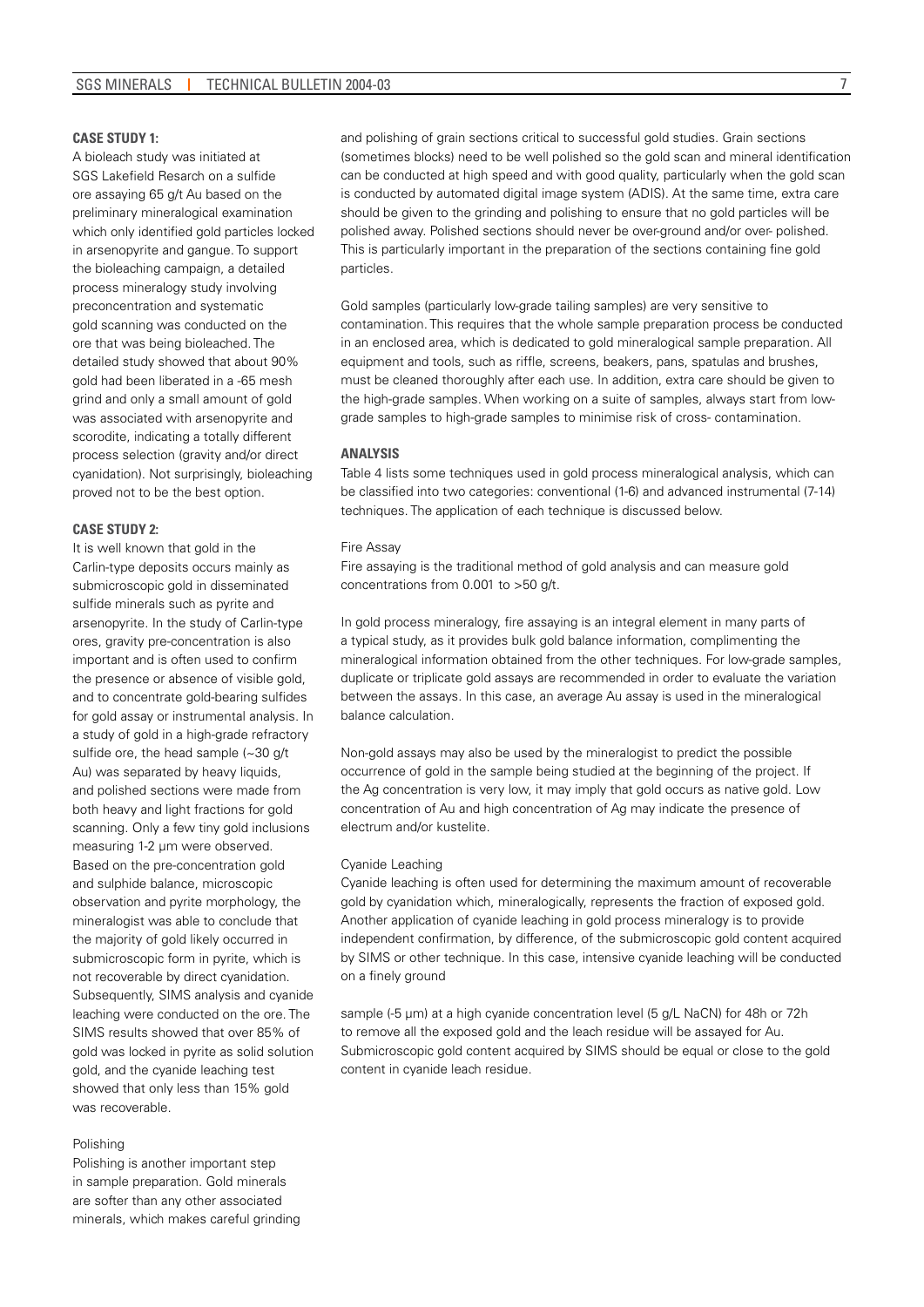| <b>NO.</b>     | <b>TECHNIQUE</b>                                                          | <b>ABBREVIATION</b> | <b>DETECTION LIMIT</b>   | <b>APPLICATION</b>                                                                                              |
|----------------|---------------------------------------------------------------------------|---------------------|--------------------------|-----------------------------------------------------------------------------------------------------------------|
| $\mathbf{1}$   | Fire Assay                                                                | FA                  | 0.1-50 g/t Au            | Determination of gold in all forms                                                                              |
| $\overline{2}$ | Quadruple Ton One FA-AA Assay                                             | FA-AA               | 0.001 g/t Au             | Determination of gold in all forms                                                                              |
| 3              | Cyanide Leaching                                                          | <b>CN</b>           |                          | Determination of the amount of<br>recoverable gold by cyanidation                                               |
| 4              | <b>Gravity Concentration</b>                                              | GC                  |                          | Concentration of gold and gold-<br>bearing minerals                                                             |
| 5              | Acid Diagnostic<br>Leaching                                               | <b>ADL</b>          |                          | Determination of gold associated<br>with carbonates, sulfides and<br>silicates                                  |
| 6              | <b>Optical Microscopy</b>                                                 | <b>OMS</b>          | $(-0.2 - 0.5$ um)        | Systematic scan for gold particles,<br>mineral identification, alteration and<br>textural characteristics study |
| $\overline{7}$ | Automated Digital Imaging System                                          | <b>ADIS</b>         |                          | Gold scan and measurement                                                                                       |
| 8              | Scanning Electron Microscope                                              | <b>SEM</b>          | Semi-<br>quantitative    | Gold scan, mineral identification<br>and surface morphological study                                            |
| 9              | Quantitative Evaluation of Material by<br>Scanning Electron Microscope    | <b>OEMSCAN</b>      |                          | Gold scan, mineral identification,<br>iberation and surface morphological<br>study                              |
| 10             | Electron Probe Microanalysis                                              | EPMA                | $0.1\%$ EDX<br>0.02% WDX | Compositional analysis of gold and<br>other minerals                                                            |
| 11             | Dynamic Secondary Ion Mass<br>Spectrometry                                | <b>D-SIMS</b>       | ppm                      | Quantification and mapping of gold<br>in sulfides and FeOx                                                      |
| 12             | Proton-induced X-ray Emission                                             | u-PIXE              | ppm                      | Quantification and mapping of gold<br>in sulfides and silicates                                                 |
| 13             | Laser Ablation Microprobe Inductively<br>Coupled Plasma Mass Spectroscopy | LAM-ICP-MS          | ppm-ppb                  | Quantification of gold in sulfides,<br>silicates and oxides.                                                    |
| 14             | Time-of-Flight Laser Ion Mass<br>Spectrometry                             | <b>TOF-LIMS</b>     | ppm                      | Quantification of surface gold and<br>analysis of surface chemistry                                             |

#### Gravity Concentration

The most commonly used gravity concentration techniques in process mineralogy are heavy liquid separation (HLS), superpanning and the Mozley table. Wilfley tables and Knelson concentrators are also used when a large sample is treated. HLS is often used as a preconcentration technique. At SGS Lakefield Research, HLS is conducted in a centrifuge using a small aliquot of 10-20g material, depending on the size fraction. A specific gravity of 2.95 is often used to separate opaque minerals (sulfides, oxides and other heavy minerals) and nonopaque minerals (silicates, carbonates and carbonaceous matter etc.). With careful and delicate preparation and operation, heavy liquid separation at SGS Lakefield Research is successful on fractions down to -5µm.

After heavy liquid separation, the sink fraction is panned on a superpanner to further concentrate gold minerals

and gold-bearing sulfides. By using a superpanner, a small amount of tip (i.e. pan concentrate, usually 100-500mg), is obtained for gold examination. Usually, all liberated gold mineral particles are concentrated into the tip, and a "clean" sulfide fraction and silicate fraction obtained for gold assays (Figure 3). The proportions of liberated gold, gold associated with sulfides and gold associated with silicates are estimated based on the available gold assays and mass balance. Polished sections are prepared from pan concentrate, sulfide and silicate fractions for gold scan. Another advantage of using a superpanner is that gold and other mineral particles of interest can be easily picked out from "tip" for morphological study and surface characterization.



Figure 3: A photograph showing the separation of a sulfide ore by superpanner. Sulfide fraction and silicate fraction were well separated.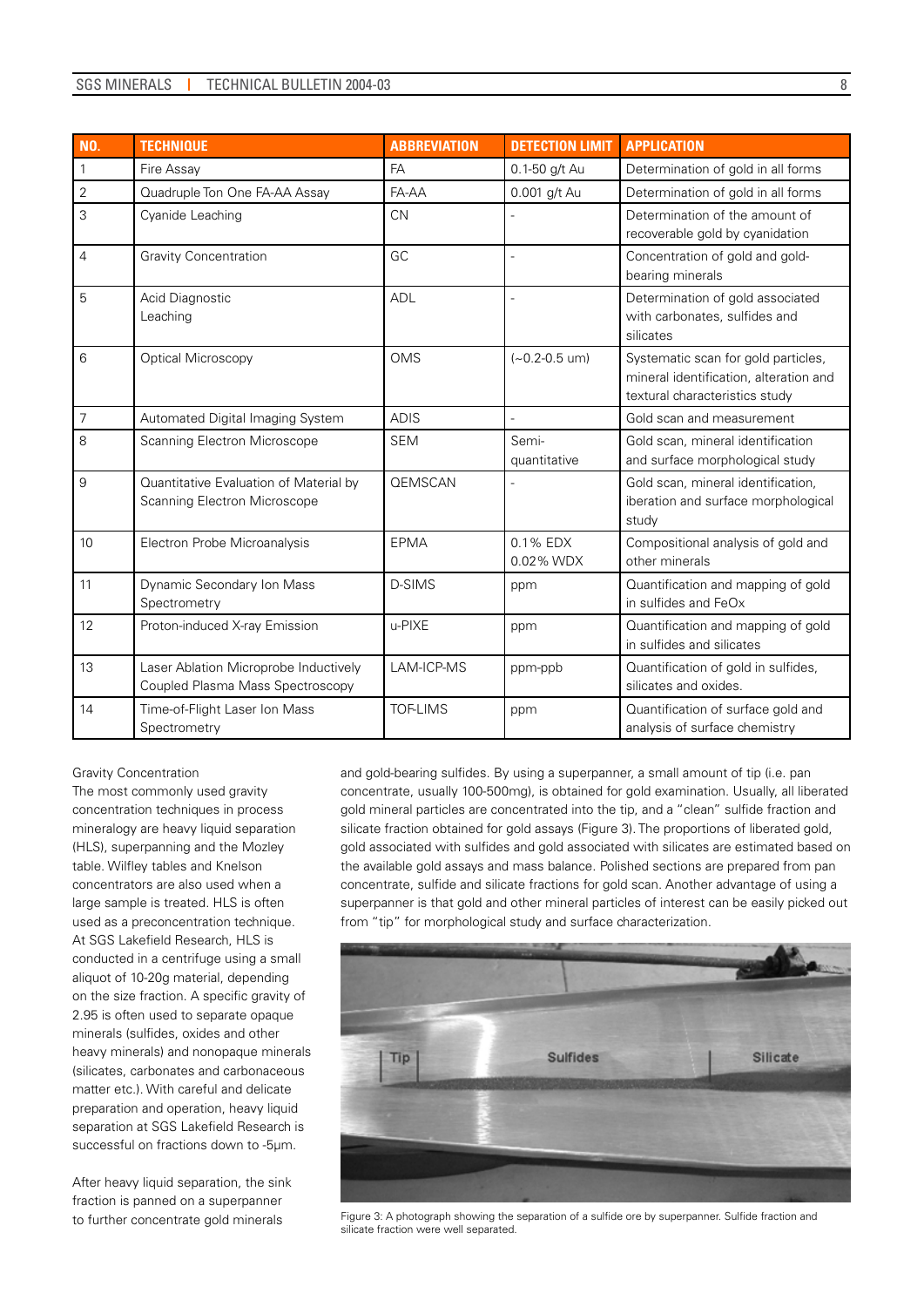### SGS MINERALS | TECHNICAL BULLETIN 2004-03

Superpanning has been proven to be an excellent technique in sample preparation for gold mineralogical studies. A recent study was conducted by the authors to test the efficiency of superpanning. In the study, 0.5 g of finely ground galena (25 µm) was added to 20 g of cleaner tail sample containing no lead minerals and then well mixed before panning for 30 minutes. Two tests were done. Test one was panned once, and Test two was panned three times. After each panning, the tip was removed and saved for Pb assay. The superpanner recovered 98% of the galena (and 1% of the remaining material) in one panning. Repeating the process three times raised the recovery to 99.3%, still with negligible recovery of the remaining material (Table 5). Similar work conducted on pre-sized synthetic gold samples showed excellent recoveries down to 10 microns (Thrower, 1995).

In some cases, panning is difficult due to the particle size and shape of gold minerals. Large gold flakes often stay behind the "tip" and are buried within the adjacent sulfide fraction. Therefore, each pan has to be carefully checked by an experienced mineralogist under a stereoscope. The occasional gold particle found outside the "tip" can be moved into the "tip". However, if excessive gold particles are observed behind "tip", the tip must be carefully removed and the rest of material repeatedly panned until no gold is observed in the sulfides fraction. This makes panning time-consuming, but it provides the best separation on gold samples and therefore is highly recommended for gold studies.

| TEST#  | <b>NO. OF PANNING</b> | <b>PRODUCT</b> | <b>GRADE (% Pb)</b> | WT(g) | <b>UNITS DIST.</b> | <b>DISTRIBUTION</b> |
|--------|-----------------------|----------------|---------------------|-------|--------------------|---------------------|
| Test 1 | Single panning        | tip            | 51.1                | 0.86  | 43.95              | 98.1%               |
|        |                       | Middlings      | 0.67                | 0.6   | 0.40               | 0.9%                |
|        |                       | <b>Tails</b>   | 0.026               | 18.05 | 0.47               | 1.0%                |
|        |                       |                | 2.30                | 19.51 | 44.82              | 100.0%              |
| Test 2 | Single panning        | tip 1          | 63.6                | 0.67  | 42.61              | 93.5%               |
|        |                       | tip 2          | 21.6                | 0.11  | 2.38               | 5.2%                |
|        |                       | tip 3          | 3.03                | 0.08  | 0.24               | 0.5%                |
|        |                       | Middlings      | 0.07                | 0.97  | 0.07               | 0.1%                |
|        |                       | <b>Tails</b>   | 0.016               | 17.23 | 0.28               | 0.6%                |
|        |                       |                |                     |       | 45.57              | 100.0%              |

Acid Diagnostic Leaching

Acid diagnostic leaching has been developed for gold ores to determine the association of gold with different minerals (Tumilty, J.A. et al., 1987; Coetzee, M. et al., 1988; Lorenzen, 1995). This method includes:

- cyanidation and solution gold analysis, as a first step for the determination of free gold; secondly,
- leaching with hydrochloric acid, followed by cyanidation and solution gold analysis, to define gold bound to carbonates, pyrrhotite, galena, goethite; thirdly,
- leaching with sulfuric acid, followed by cyanidation and solution gold analysis, to determine gold associated with uraninite, sphalerite, labile copper sulfates, labile base metal sulfides and labile pyrite; fourth,
- leaching with nitric acid, followed by

cyanidation and solution gold analysis, to determine gold associated with pyrite, arsenopyrite and marcasite.

• The residue is leached with hydrofluoric acid, or analyzed by fire assay.

#### **Case Study**

Kojonen et al. (1999) conducted a sequential leaching on the +20 µm and -20 µm fractions of three samples from Suurikuusikko gold deposit in Kittilä, western Finnish Lapland. The results of diagnostic leaching tests showed that only a minor portion (4.1%) of the gold was in cyanide leachable form, i.e. free gold. On average, 57% of the gold was liberated by nitric acid, which means that it is bound to pyrite and arsenopyrite as inclusions or as lattice gold. On average, 36% of the gold was left in acid leach residue, representing the gold associated with silicates.

#### Optical Microscopy

Reflected light microscopy remains the most fundamental and widely used method in gold process mineralogy. The resolution limit of optical microscopy is about 2 µm for liberated gold particles and ~0.5 µm for gold inclusions when a magnification of 500x is used. The advantage of using optical microscopy is that it identifies gold and other minerals by reflectivity, color, hardness, cleavage and other mineralogical characteristics. While searching for gold, the information on gold and bulk mineralogy (such as the mineralogical composition and liberation characteristics) will also be obtained. This is particularly important when the ore or mill product contains more than one gold mineral/carrier and other valuable minerals. It is also important when gold occurs mainly as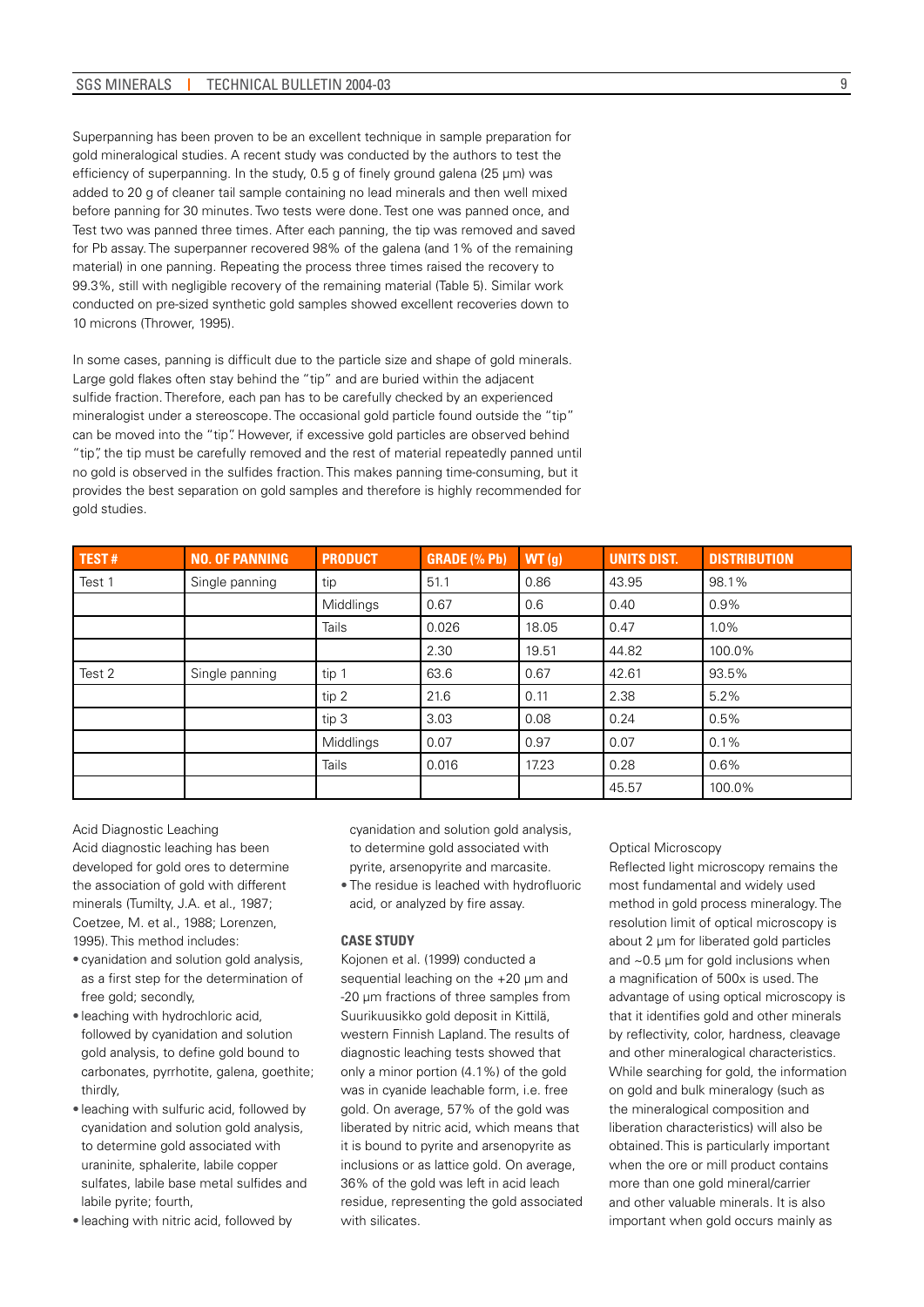inclusions in other minerals, because the size of the host mineral can also be measured for liberation study statistics. For an experienced mineralogist, two to three polished sections can be examined per day, depending on the size fraction and the number of gold grains observed. During a gold scan, all gold mineral occurrences should be recorded by grain size, shape, association and location in host minerals (if applicable). It is recommended that the whole surface area of the section be scanned to obtain representative information. If the section contains too many gold particles, the surface can be divided into two or even four parts with one or two part(s) examined. Representative digital photomicrographs are taken to show the occurrence of gold and bulk mineralogy of the sample.

Polished sections should be examined shortly after they are polished if they contain electrum, kustelite and native silver because their rapid oxidation may affect identification. For this reason, an automated image analyzer is not suitable for ore assemblages containing these minerals.

Automated Digital Image System Gold scanning can be carried out with an automated digital image system (ADIS) fitted to an optical microscope or an automated image analysis coupled with a SEM-EDS system. Image

analysis techniques have been described in detail by Petruk (1989 and 2000) and Lastra et al. (1998). These techniques, if applied properly, can be more productive and provide better quality results than optical methods. Alternatively, a SEM-EDS can be used manually, but it will take a considerably longer time than with the optical microscope, because it is difficult to differentiate gold from other minerals with high backscatter signals such as galena, native silver and native tellurium.

#### SEM and QEMSCAN

Scanning Electron Microscopy (SEM) gives high quality images of particle textures, such as surface morphology, pore structure, permeability and coatings and is particularly useful when coupled with an energy dispersive

X-ray spectrometer (EDX), in addition to its capability of being used for gold scanning. For example, Wang et al. (1992, 1993) described the use of a SEM for the deportment study of gold in the Jinya Carlin-type gold deposit in China. They found that a minor amount of gold in the Jinya ore occurred as fine-grained (in micron size) gold particles on the surface of pyrite and arsenopyrite. This represented the fraction of cyanide recoverable gold.

QEMSCAN (Quantitative Evaluation of Material by Scanning Electron Microscopy) acquires quantitative mineralogical data automatically. At SGS Lakefield Research, the LEO 440 scanning electron microscope platform is equipped with four light element energy dispersive X-ray detectors and an X-ray microanalyser. Raw data is processed using proprietary software designed by CSIRO and presented in a variety of tabular and graphical formats. QEMSCAN provides quantitative data regarding gold grain size distribution, gold mineral composition, mineral association and locking characteristics. It is used in gold process mineralogy to develop and optimise processing strategies and for surface morphological study of gold and gold-bearing minerals.

Electron Probe Microanalysis Electron Probe Microanalysis (EPMA) was first introduced into the geological science in the 1960's. Soon afterward, it was used to investigate gold ores (Jones et al., 1968) and initial applications examined the possibility of automated searching for gold grains in samples of low concentration. The most important application of EPMA in gold mineralogy is its quantitative analytical capability. In the 1970's and 1980's, EPMA was the only electronic technique that could analyze submicroscopic gold particles in sulfides from refractory gold ores. Now, it is rarely used in this mode due to its relatively high detection limits (0.1% in EDS mode and 0.02% in WDX mode) compared to the concentration of gold in refractory sulphide ores. A secondary yet important application is the generation of X-ray maps to illustrate distribution of Au, Ag and other elements in single particles of gold that are compositional zoned.

In routine process mineralogical studies, a minimum of 10-20 electron microprobe analyses per sample are required to validate the composition of gold and to ensure that reasonably accurate gold balances can be calculated. Higher numbers of analyses are required if the composition data show significant variation (>5%).

#### SIMS

Secondary ion mass spectrometry (SIMS) is one of a few most important microbeam techniques applied in gold studies because of its unique quantification and mapping capabilities. Theoretically, it can detect and measure all the elements in the periodic table in concentration from ~1% to 10 ppb and has the ability to discriminate between the isotopes of many elements. The element and isotope contents can be measured with a sensitivity that is as high as the sensitivity of bulk analysis methods, such as atomic absorption (McMahon et al., 1998). Its exceptional operational capabilities include (1) small beam size:  $\approx$  20 µm; (2) low detection limit for Au (0.3 - 0.5 ppm); (3) shallow beam sampling depth (0.5 - 1µm); (4) individual particle analysis; (5) depth concentration profiling and (6) element mapping capabilities. These positive attributes are balanced by a destructive analytical mode in contrast to electron microprobe analysis.

High sensitivity makes SIMS an excellent analytical tool for the quantification of trace elements in a variety of materials. Presently, it is probably the best technique for the quantitative determination of submicroscopic gold in sulfides. The SIMS in-depth concentration profiling is used to discriminate colloidal gold and solid solution gold. Colloidal gold (0.02-0.1 µm) can be identified from the "spikes" and "bumps" in the in-depth concentration profiles of gold, whereas solid solution gold is characterized by "flat" in-depth profiles (Figure 12). SIMS mapping is used to show the location and distribution of submicroscopic gold in host minerals.

For determination of submicroscopic gold in sulfides by SIMS, 20-30 analyses are needed for each potentially gold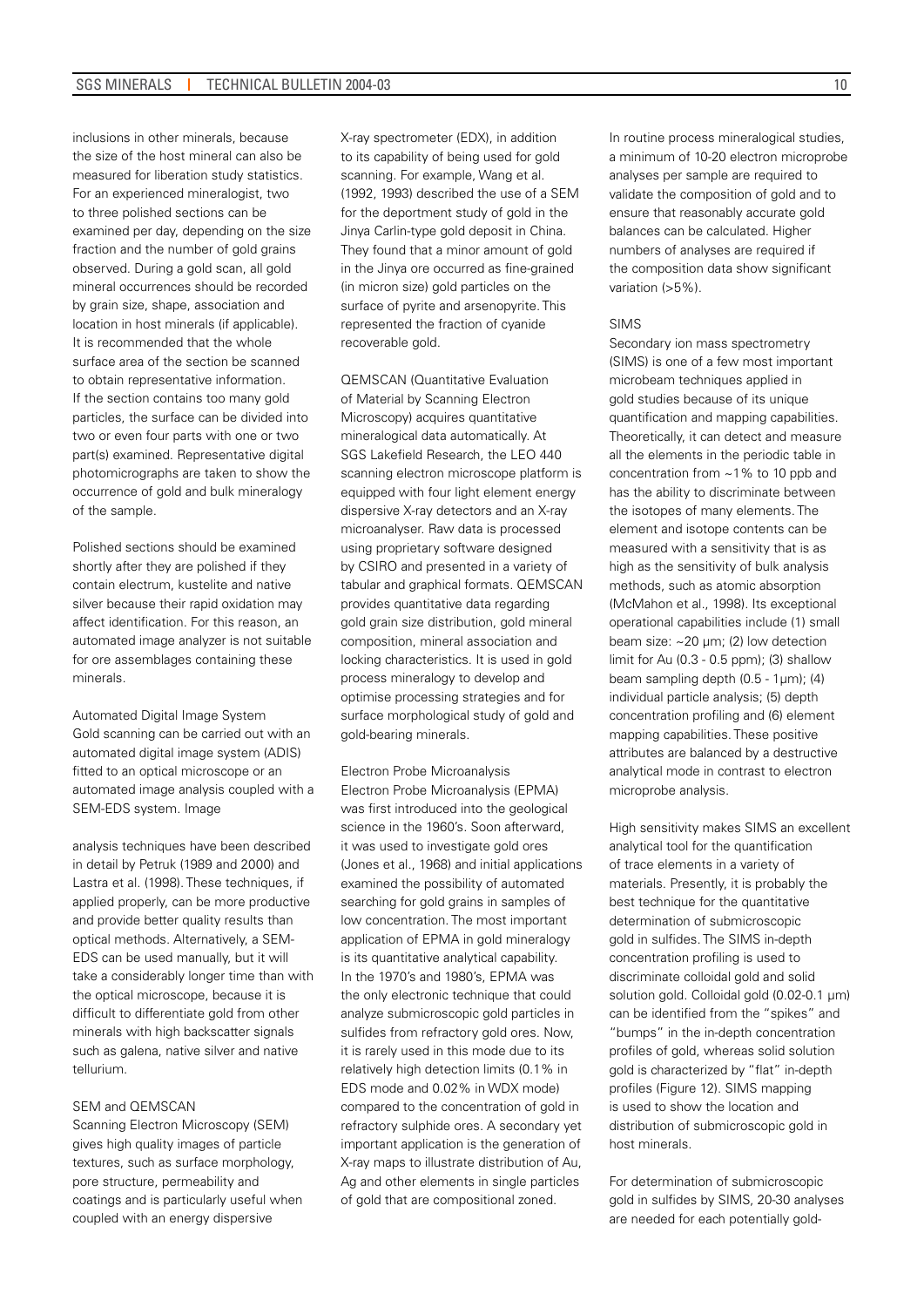bearing species.

Sample preparation and particle selection are very important steps in a SIMS study. As a first step, the mineralogist studies the sample under an optical microscope, and the number of particles of each gold carrier and each morphological type is determined. Although it is well known that pyrite is the most common and most important gold carrier, all types of pyrite do not always contain appreciable amounts of gold. Thus, the particles inventory must include all morphological types although experience may focus the mineralogist on one or two major gold-carrier morphological type(s). To this end, the mineralogist should work closely with the SIMS operator to ensure that the study is properly focused. Intensive cyanidation of finely ground "clean" sulfide concentrate and related analysis of the leach residue for gold provide an independent check on the quality of the gold deportment calculated using SIMS data. Any gold left in the leach residue can be regarded as submicroscopic gold and the gold concentration acquired by SIMS should be equal or close to this value. An example of SIMS analysis and data interpretation is given later in this paper.

#### PIXE

Proton-induced X-ray emission (PIXE) is a microbeam analytical technique that can be used for quantitative analysis of a wide range of elements in selected mineral particles, either in polished blocks or in grain mounts.

PIXE is a multi-element and non-destructive analytical technique. Its principal benefits include:

- 1. Analysis of individual opaque or non-opaque mineral particles,
- 2. Small beam size (~5 µm),
- 3. Quantification of trace elements (MDL for Au: ppm) and (4) Two-dimensional X-ray mapping for element distribution.

Cabri et al. (1985) and Cabri (1988) discussed the applications of PIXE in ore deposit mineralogy and metallurgy illustrating their case with trace element data obtained from sulfides in a variety of massive-sulfide ore deposit types. Cabri et al. (1998) reported that low ppm detection limits could be obtained in most cases for elements that range from Fe to U.

#### LAM-ICP-MS

LAM-ICP-MS (Laser Ablation Microprobe Inductively Coupled Plasma Mass Spectroscopy) is an emerging technique for mineralogical and geochemical studies. It offers enormous potential in trace element analysis through significantly improved detection limits for in-situ analysis, and the ability to generate profiles through minerals by progressive ablation. The system is capable of determining, with good accuracy, a large suite of trace elements in various mineral hosts including silicates, carbonates, phosphates, oxides, and sulfides. Limits of detection vary from a few ppm to a few ppb depending upon a number of operating variables, such as pit size and number of elements determined. Sampling resolution better than 10 µm can be achieved, although ablation pits on the order of 40 µm are usually used, when grain size allows, to provide better precision and detection limits. LAM was designed primarily for in-situ analysis of minerals in petrographic sections (thin sections and grain mounts).

Hinchey et al. (2003) used LAM-ICP-MS to determine whether Au is distributed homogeneously in sulfides, particularly arsenopyrite, or is contained as micronuggets in the Lodestar prospect in eastern Newfoundland. The results demonstrated that the Lodestar arsenopyrite contains Au concentrations up to 201 g/t and that it was "homogeneously" distributed (i.e., no nugget effect) and contained within the structure of arsenopyrite. Other sulfides, such as pyrite and chalcopyrite, contained very low Au concentrations.

#### TOF-LIMS

Time-of-Flight Laser Ion Mass Spectrometry (TOF-LIMS) is used in gold mineralogy for

the quantification of gold adsorbed on the surface of carbonaceous matter and other minerals and for the determination of inorganic surface composition. Using this technique, it is possible to analyze, in a few minutes several spots on the surface of a single surface gold carrier or a single gold particle 20 µm or less in

Chryssoulis et al. (2003) conducted a comparative study by TOF-LIMS on the floated and rejected free gold grains from a number of commercial benefication plants and from pilot plant testwork. The study showed that the faster floating gold grains always have more surface silver, implying that silver may have assisted gold flotation as an activator.

diameter with a sampling depth of 0.01-

#### Other Techniques

0.05 µm.

Other techniques that have been used or have potential application in gold mineralogy (mostly for academic research) include transmitted electron microscopy (TEM), Auger emission spectrometry (AES), X-ray photoelectron spectrometry (XPS), Mossbauer spectroscopy and Sychrotron radiation. Detailed information about these techniques is beyond the scope of this paper.

# **CASE STUDIES OF GOLD DEPORTMENT**

Case Study 1: Deportment of gold in a mildly refractory flotation concentrate and concentrate CN tails

The flotation concentrate was composed mainly of silicates and pyrite, with trace amount of gold (30 g/t). Gold occurred as liberated, gold attachments to and inclusions in pyrite, and inclusions in silicates. Gold tellurides were negligible. The concentrate sample was preconcentrated by heavy liquid separation at 3.1 g/cc followed by superpanning. A small amount of tip, a clean sulfide fraction and a clean silicate fraction were obtained. A polished section was prepared from tip, and two were prepared from each of sulfides and silicates for gold scanning. Sulfide and silicate fractions were assayed for Au. The study showed that 65% of gold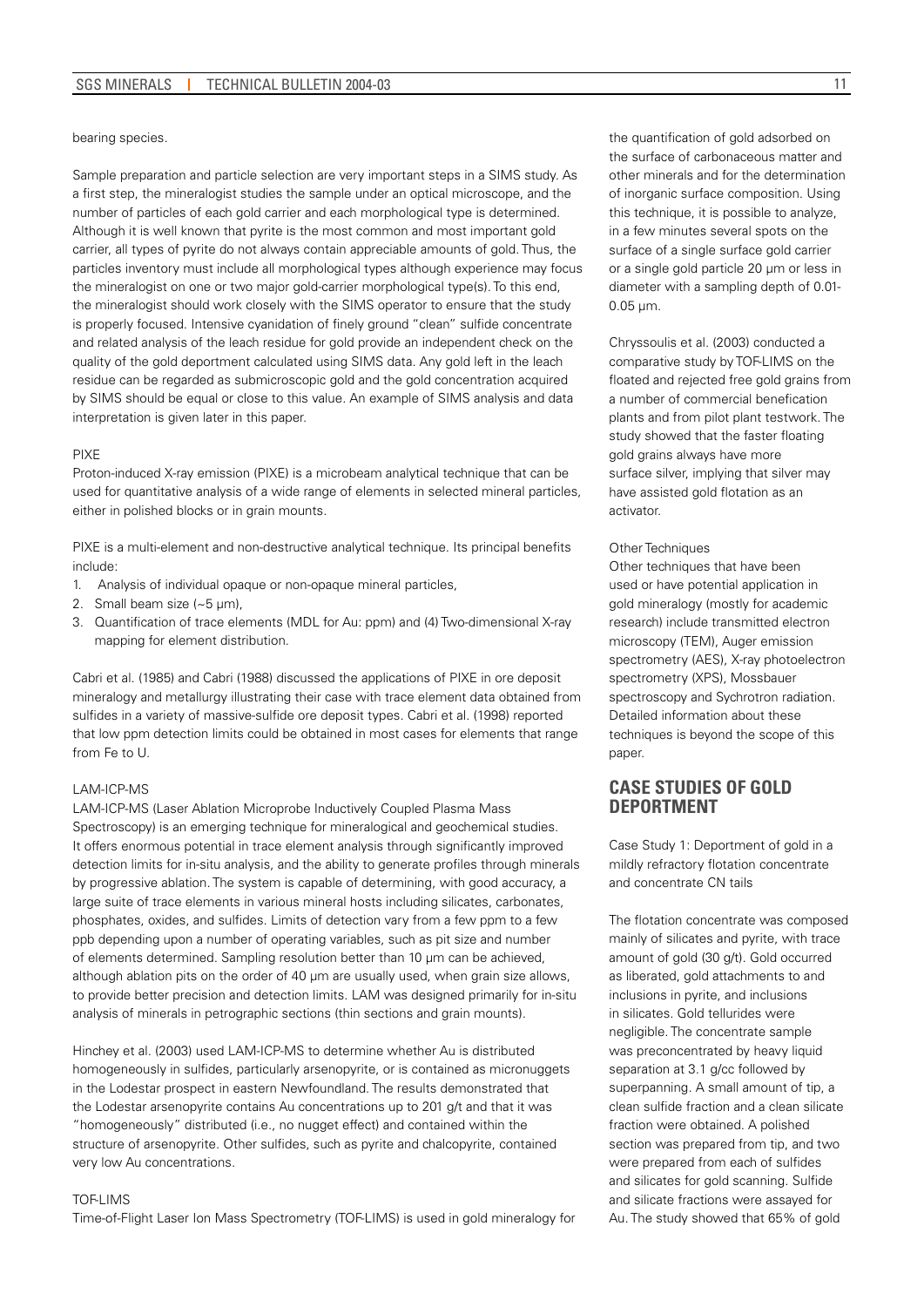was liberated, 31% was associated with pyrite (as attachments and inclusions) and 4% was associated with silicate (as inclusions). Cyanide leaching was conducted on the concentrate and yielded a 75% gold recovery. Detailed gold deportment study was conducted on CN tails, indicating that 80% of the gold in the leach residue was carried by pyrite as inclusions (accounting for 21% of gold in concentrate), indicating that gold attached to pyrite accounted for ~10% of the head assay. No liberated gold or gold attachments to pyrite were observed in the leach residue, showing that the cyanide recoverable gold was leached effectively. It was concluded that gold in the flotation concentrate occurred as liberated gold (accounting for 65%), gold attached to pyrite (accounting for 10%), gold locked in pyrite (21%) and gold locked in silicates (4%).

Studies also indicated that all the gold associated with pyrite is fine-grained, with attached gold ranging from 1 to 40 µm and locked gold from <0.5 to 28 µm (Figure 4). Attachment to pyrite is not a problem for gold recovery by cyanidation, because all the attached gold had been leached during the original cyanide leaching. Recovery of gold locked in pyrite needs finer grinding.

To determine the regrinding fineness, all of the gold-bearing pyrite particles were measured and the grain size plotted (Figures 5 and 6). Figure 5 shows the size and surface area distribution of attached gold versus pyrite grain size, indicating that over 77% of the gold particles and over 90% of the surface area were associated with pyrite particles below 100 µm. Figure 6 shows the size and surface area distribution of locked gold versus pyrite grain size, indicating that ~76% of the gold particles and surface area were associated with pyrite particles over 100 µm. Figure 6 also shows that ~50% of the gold particles and ~65% of the

surface area were locked in pyrite ranging from 100 to 150 µm. These results indicate that ~75% recovery of locked gold can be expected by grinding the pyrite concentrate to below 100 µm.



Figure 4: Size distribution of gold in a flotation concentrate leach residue.



Figure 5: Size distribution of attached vs. size of gold-bearing pyrite.



Figure 6: Size distribution of locked vs. size of gold-bearing pyrite.

Case Study 2: Deportment of gold in a highly refractory Carlin-type gold ore

In the Jinya Carlin-type gold deposit in Guangxi, China (Wang et al, 1994), the pyritearsenopyrite ore contains ~6 g/t Au. Dominant sulfide species include pyrite (7.7%), arsenopyrite (2.5%) and realgar (1.4%). The ore is characterized by its extremely low gold recovery (5-6%). A detailed study on the gold deportment was conducted using a comprehensive integrated approach, which involves optical microscopy and several advanced microbeam techniques such as SEM, EPMA, PIXE and SIMS. The deportment of gold was determined as follows:

1. Microscopic gold, which was cyanidable, accounted for 6% of the head assay. SEM studies (Figure 7) confirmed that this part of the gold occurred mainly as micron-size gold particles.

12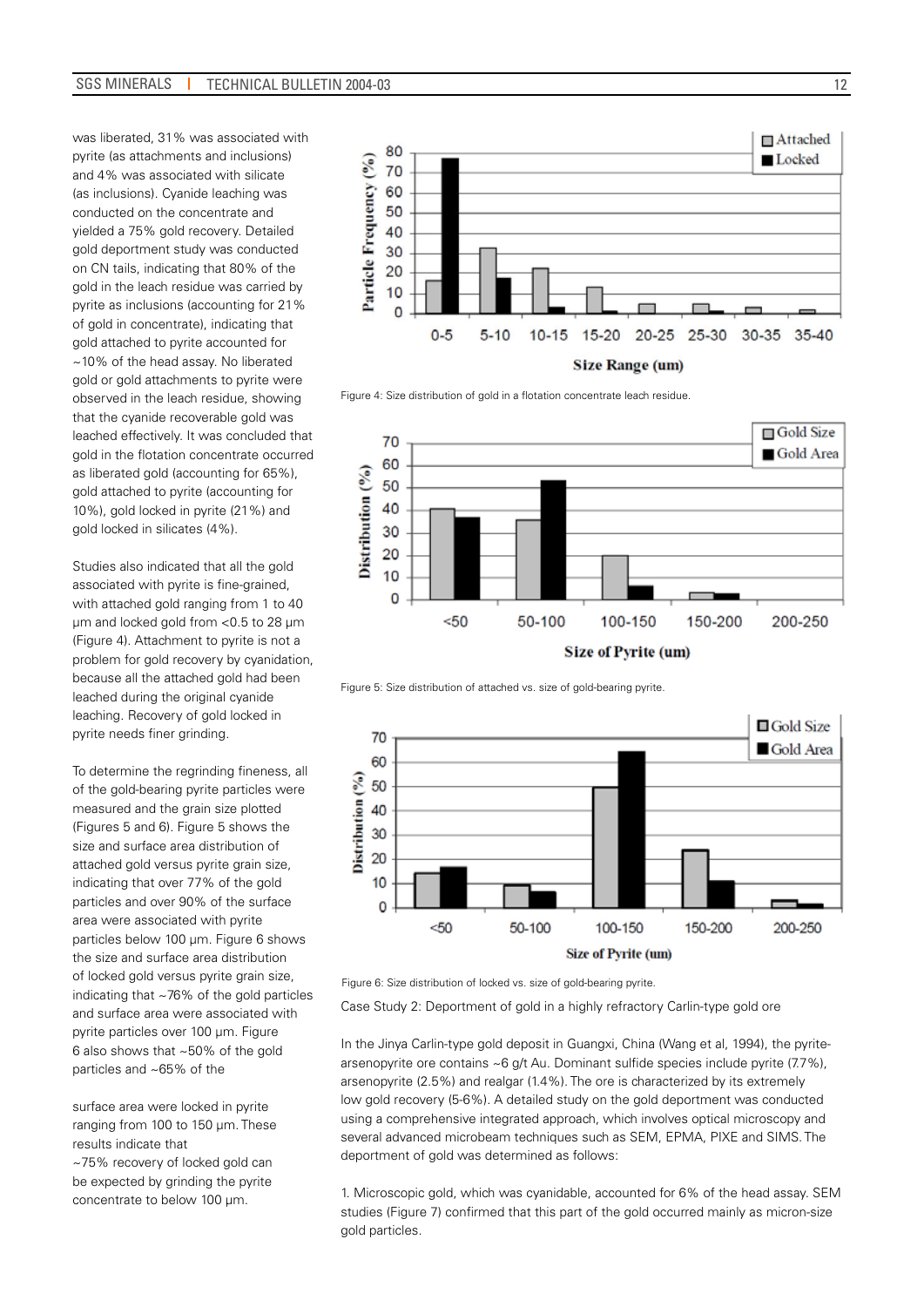

Figure 7: 1500x-300x, SEM BSE images showing three fine-grained gold particles (inside balck circle): 1-gold (1x2 µm) on arsenopyrite; 2-gold (4x8 µm) on pyrite; 3-gold (3x3 µm) on pyrite.



Figure 8: 500x, reflected light photomicrographs showing three morphological types of pyrite: 1 - coarse (0.51 ppm Au); 2 - porous/blastic (5.6 ppm Au); and 3 - fine-grained (72.4 ppm).



Figure 9: 500x, reflected light photomicrographs showing three morphological types of arsenopyrite: 1 coarse (17.6 ppm Au); 2 - porous/blastic (173.1 ppm Au); and 3 - fine-grained (545 ppm).



Figure 10: Gold concentration in arsenopyrite (avg. 195 ppm), pyrite (avg. 13.2 ppm) and realgar (avg. 0.68 ppm) from the Jinya ore.





2. SIMS quantitative analysis indicated that arsenopyrite and pyrite were the two major carriers of submicroscopic gold, carrying 77% and 16% of gold, respectively. Gold preferentially concentrated in the fine-grained varieties of arsenopyrite and pyrite (Figures 8, 9 & 10) which made this ore grind-sensitive with an expected positive correlation between the recovery of gold-rich sulfides and gold recovery.

3. PIXE mapping showed that the distribution of gold in the Jinya ore is closely associated with sulfide minerals and distributed homogeneously in pyrite and arsenopyrite (Figure 11).

4. Smooth concentration profiles obtained by SIMS in-depth concentration profiling (Figure 12) indicated that gold in arsenopyrite and pyrite occurred as solid solution gold, which explains why the gold recovery by original cyanide leaching was extremely low.

As a result of this investigation, a gold recovery of over 90% was achieved through a combination of floating the gold-bearing sulfides followed by leaching the roasted flotation concentrate.

### **SUMMARY**

Process mineralogy can play an important role in optimizing the metallurgical processing of gold ores. It is widely used to characterize gold in gold ores and mill products, and to determine the mineralogical problem(s) causing gold losses. The information acquired from a process mineralogical study can be used as a basis for a metallurgical testwork program for process design or optimization. Ideally, a process mineralogical study should be conducted prior to the start or at the early stage of a metallurgical testwork program or as a trouble- shooting tool whenever it is needed.

Figure 11: PIXE mapping of Au, Fe, S and As in pyrite (left) and arsenopyrite (right). Au occurred only in these sulfide minerals and showed a positive correlation with S and As.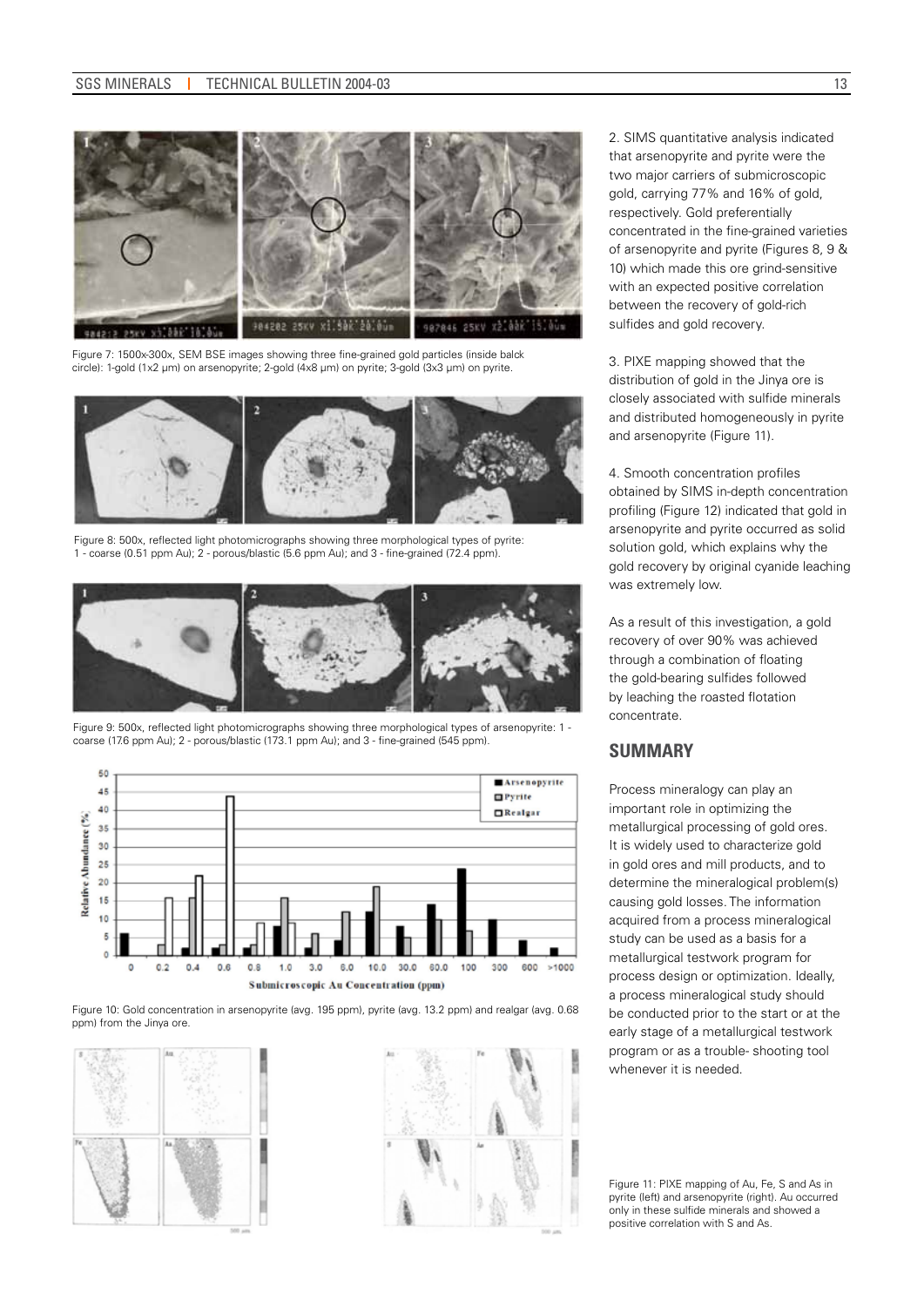

Figure 12: SIMS in-depth concentration profiles of gold in pyrite (left) and arsenopyrite (right).

# **ACKNOWLEDGEMENT**

The authors thank SGS Lakefield Research Limited for permission to publish this paper. The first author is also grateful to Professor K. Wang at University of Science and Technology of China and Dr. S. Chryssoulis at AMTEL for their assistance in the study of the Jinya ore. SIMS analysis of gold in the Jinya ore was conducted at AMTEL.

# **REFERENCES**

Cabri, L.J.: Application of proton and nuclear microprobes in ore deposit mineralogy and metallurgy. Nucl. Instrum. Methods Phys. Res. B30, 459-469, 1988.

Cabri, L.J. & Campbell, J.L.: The proton microprobe in ore mineralogy (micro-PIXE technique). In: Modern Approaches to Ore and Environmental Mineralogy, eds. L.J.

Cabri and D.J. Vaughan, Mineral. Assoc. Can., Short Course Vol. 27, 181-198, 1998.

Cabri, L.J., Campbell, J.L., Laflamme, J.H.G., Leigh, R.G., Maxwell, J.A. & Scott, J.D.: Proton-microprobe analysis of trace elements in sulfides from some massive-sulfide ore deposits. Can. Mineral. 23, 133-148, 1985.

Chryssoulis, S.L. & Cabri, L.J.: Significance of gold mineralogical balances in mineral processing. Trans. Instn. Min. Metall. (Sect. C: Mineral Process. Extr. Metall.), 99, January-April 1990, pp. C1-C10, 1990.

Chryssoulis, S., Venter, D. & Dimov, S.: On the floatability of gold grains. Proceedings of the 35th Annual Meeting of the Canadian Mineral Processors, Ottawa, January 21- 23, 2003.

Coetzee, M., Wilkinson, M.J. & Tumilty, J.A.: The degree of comminution required to liberate gold from Witwatersrand quartzites. Perth Gold '88, Randol, Randol Int. Ltd., Golden, CO, USA, pp. 43-48, 1988.

Cook, N.: Mineralogical examination of gold-bearing samples. CIM Bulletin, Vol. 83, No. 944, pp. 51-55, 1990.

Corrans, J. & Dunne, R.C.: Optimisation of the recovery of gold and uranium from Witwatersrand residues. Mintek Review 2, 18-24, 1985.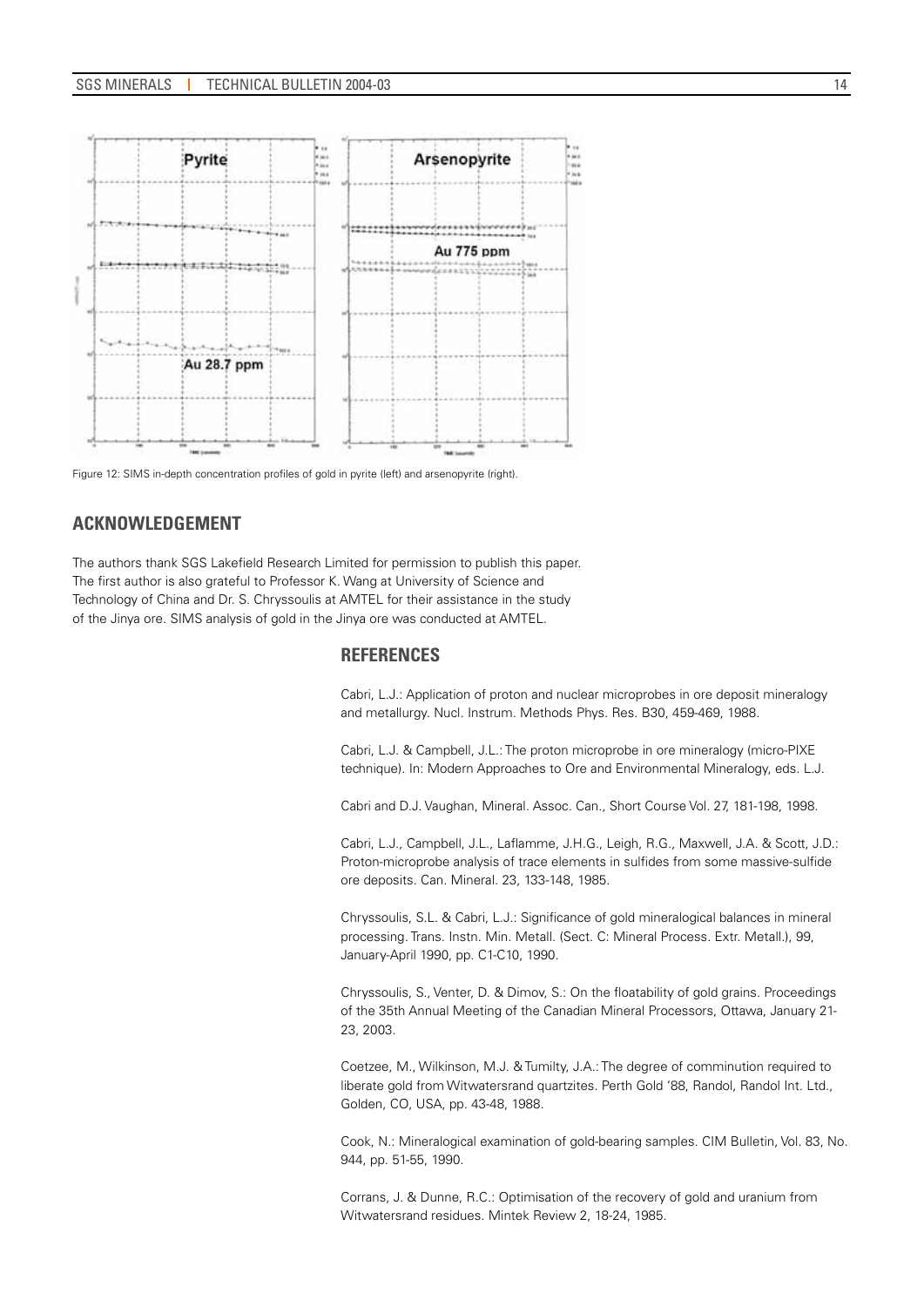Cossio, S., Noyola, J.L., Gonzalez, P. & Espinosa, R.: Sampling and assaying of coarse gold at La Herradura - Minera Penmont S. De R.L. de C.V., Mexico. Proceedings of the 35th Annual Meeting of the Canadian Mineral Processors, January 21-23, 2003, Ottawa, pp. 249- 262, 2003.

Cyanamid: Mining Chemicals Handbook, 1989.

Fink, C.G. & Putnam, G.L.: The action of sulphide ion and of metal salts on the dissolution of gold in cyanide solutions. Min. Eng. (N.Y.) 187(9), pp. 952-955, 1950.

Fleming, C.A.: Cyanidation of gold and silver. Royal Melbourne Institute of Technology, Gold Symposium, Melbourne, Australia, July, 1998.

Fleming, C.A.: Hydrometallurgy of precious metals recovery. Hydrometallurgy, Vol. 30, pp. 127-162, 1992.

Nicol, M.J., Fleming, C.A. & Paul, R.L.: The chemistry of the extraction of gold. In: The Extractive Metallurgy of Gold in South Africa, South African Institute of Mining and Metallurgy Monograph Series M7 (ed. G.G. Stanley), Johannesburg, South Africa, 1987.

Gasparrini, C.: The mineralogy of gold and its significance in metal extraction. CIM Bulletin, Vol. 76, No.851, pp. 144- 153, 1983.

Hallbauer, D.K. & Joughin, N.C.: Distribution and size of gold particles in the Witwatersrand reefs and their effects on sampling procedures. Trans. Inst. Min. Metall., Vol. 81, Part A, pp. 133-142, 1972.

Haines, A.K.: Factors influencing the choice of technology for the recovery of gold from refractory arsenical ores. GOLD 100, Proceedings of the International Conference on Gold, Vol. 2: Extractive Metallurgy of Gold. Johannesburg, SAIMM, 227-233, 1986. Hausen, D.M.: Process mineralogy of selected refractory Carlin-type gold ores. CIM Bulletin, Vol. 78, No. 881, pp. 83-94, 1985.

Hedley, N. & Tabachnick, H.: Chemistry of cyanidation. Mineral Dressing Notes 23, American Cyanamid Company, New York, 1958.

Henley, K.J.: A combined mineralogical/ metallurgical approach to determine the nature and location of gold in ores and mill products. Minerals Engineering, Vol. 2, No. 4, pp. 459- 470, 1989.

Hinchey, J.G., Wilton, D.H.C. & Tubrett, M.N.: A LAM-ICP-MS study of the distribution of gold in arsenopyrite from the Lodestar prospect, Newfoundland, Canada. Can. Mineral., Vol. 41, No. 2, pp. 353-364, 2003.

Hong, J., Wang, K. & Zhou, Y.: Mineralogy and occurrence of gold in the Larima Carlin- type deposit, Sichuan, China. Chronique de Ia Recherdue Miniere, No. 538, pp. 17-23, 2000.

Jilin Institute of Metallurgy: Mineral processing of gold ores. Publishing House of Metallurgical Industry, Beijing, pp.398, 1978.

Jones, M.P. & Gavrilovic, J.: Automatic searching unit for the quantitative location of rare phases by electron microprobe X-ray microanalysis. Trans. Inst. Min. Metall., 77 B137- 143, 1968.

Kojonen, K. & Johanson, B.: Determination of refractory gold distribution by microanalysis, diagnostic leaching and image analysis. Mineralogy and Petrology, 67, pp.1-19, 1999.

Lastra, R., Petruk, W. & Wilson, J.: Image analysis techniques and application to mineral processing. In: Modern Approches to Ore and Environmental Mineralogy, eds. L.J. Cabri and D.J. Vaughan, Mineral. Assoc. of Canada, Short Course Vol. 27, pp. 327- 366, 1998.

Lorenzen, L.: Some guidelines to the design of a diagnostic leaching experiment. Minerals Engineering, 8(3), 247-256, 1995.

Lunt, D., Kirby, E., Mason, P. & Ritchie I.: Refractory gold ores - factors affecting process selection. Proceedings of RANDOL GOLD FORUM-Perth, 1995, pp. 83-95, 1995.

Marsden, J. & House, I.: The chemistry of gold extraction. Ellis Horwood, pp. 597, 1992.

McMahon, G. & Cabri, L.J.: The SIMS technique in ore mineralogy. In: Modern Approches to Ore and Environmental Mineralogy, eds. L.J. Cabri and D.J. Vaughan, Mineral. Assoc. of Canada, Short Course Vol. 27, pp. 199-224, 1998. McQuiston, F.W. & Shoemaker, R.S.: Gold and silver cyanidation plant practice. Vol. 1, SME-AILME Monograph, pp. 187, 1975.

Petersen, F.W., Van der Plas, P.J. & Van Zyl, C.J.: The mechanism of gold lockup in refractory wood chips. Minerals Engineering, Vol. 10, No. 11, pp. 1259- 1267, 1997.

Petruk, W.: Image analysis of minerals. In: Short Courses on Image Analysis Applied to Mineral and Earth Sciences, ed. W. Petruk, Mineral. Assoc. of Canada, Short Course Vol. 16, pp. 6-18, 1989. Petruk, W., Applied mineralogy in the mining industry. 1st ed., Elsevier Science, pp. 268, 2000.

Simon, G., Kesler, S. & Chryssoulis, S.: Geochemistry and textures of goldbearing arsenian pyrite, Twin Creeks, Nevada: implications for deposition of gold in Carlin-type deposits. Econ. Geol., Vol. 94, 1999, pp. 405-422, 1999.

Thomas, K.G. & Williams, R.A.: Alkaline and acid autoclaves at Barrick Gold: a review.

EPD Comgress 2000, ed. P.R. Taylor, The Minerals, Metals & Materials Society, 433- 449, 2000.

Thrower, C.: Mineralogical procedures to establish the deportment of gold. Unpublished M. Sc. Thesis, Camborne School of Mines, UK, 1995.